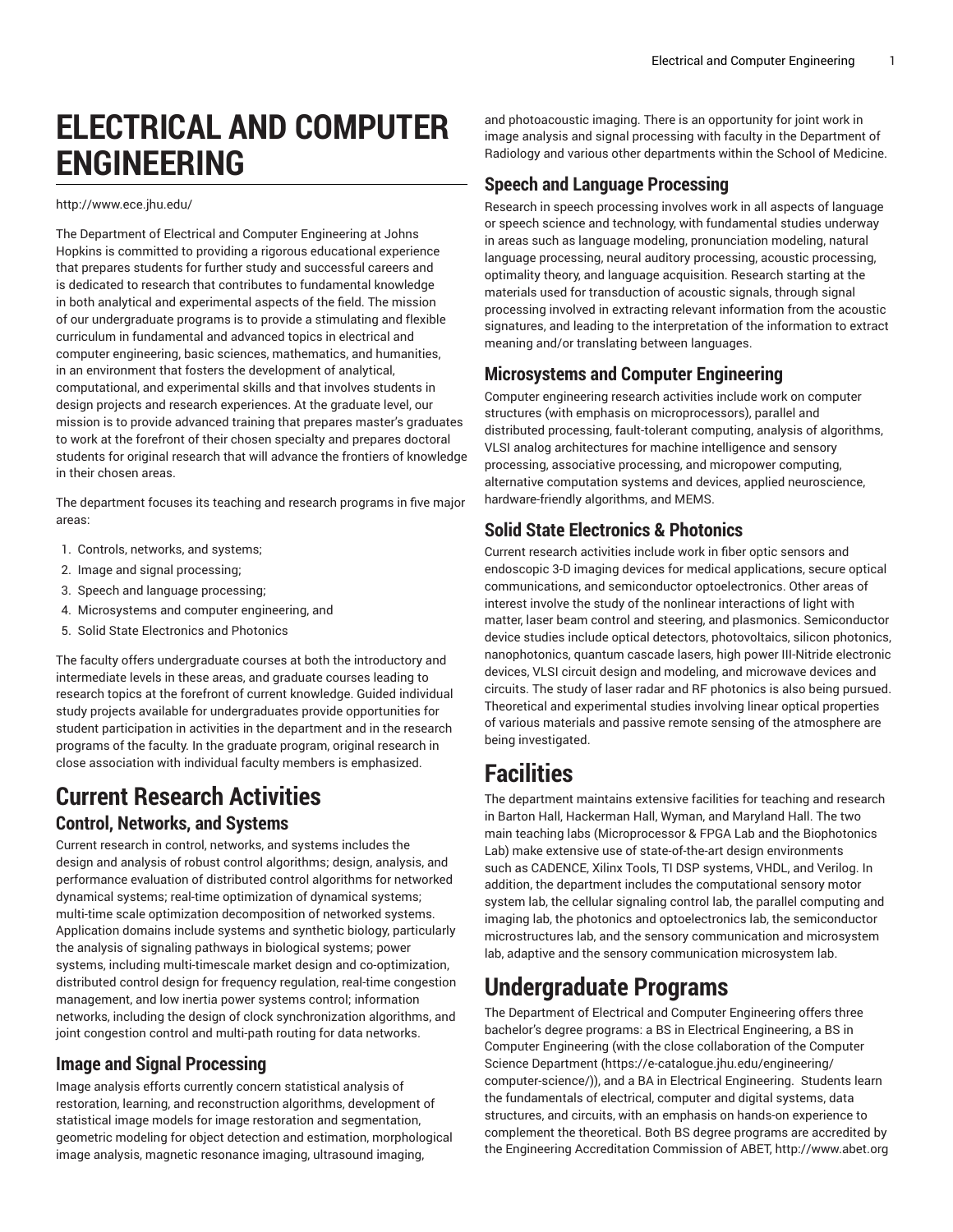([http://www.abet.org/\)](http://www.abet.org/). However, the BA degree is not accredited through ABET.

# **Graduate Programs**

Graduate students work closely with their faculty advisors to design a plan based on their needs and interests. Our faculty understand industry demands a broad skill set coupled with research and design experience, and our curriculum offers the opportunity to meld theory and practice. Students are required to take at least five classes in ECE and an additional three courses in other engineering disciplines. Students have three options for completing their degree requirements: taking two additional courses; completing a master's essay/thesis; or completing a project. Additional details can be found in the department's *Graduate Student Advising Manual.*

# **Combined Undergraduate/ Graduate Program**

At the end of their sophomore year, students who are majors in electrical and computer engineering may apply for admission to the combined bachelor's/master's program which permits the student to complete their B.S. in electrical engineering while also working on their requirements towards their master of science in electrical engineering. In order to qualify, students must maintain a GPA of 3.5 or higher. The latest deadline to apply for this program is the end of their second to last semester. The application process is explained at [https://engineering.jhu.edu/ece/](https://engineering.jhu.edu/ece/academics/undergraduate-studies/combined-bachelors-masters/) [academics/undergraduate-studies/combined-bachelors-masters/](https://engineering.jhu.edu/ece/academics/undergraduate-studies/combined-bachelors-masters/).

# **Programs**

- [Computer Engineering, Bachelor of Science](https://e-catalogue.jhu.edu/engineering/full-time-residential-programs/degree-programs/electrical-computer-engineering/computer-engineering-bachelor-science/) ([https://e](https://e-catalogue.jhu.edu/engineering/full-time-residential-programs/degree-programs/electrical-computer-engineering/computer-engineering-bachelor-science/)[catalogue.jhu.edu/engineering/full-time-residential-programs/degree](https://e-catalogue.jhu.edu/engineering/full-time-residential-programs/degree-programs/electrical-computer-engineering/computer-engineering-bachelor-science/)[programs/electrical-computer-engineering/computer-engineering](https://e-catalogue.jhu.edu/engineering/full-time-residential-programs/degree-programs/electrical-computer-engineering/computer-engineering-bachelor-science/)[bachelor-science/](https://e-catalogue.jhu.edu/engineering/full-time-residential-programs/degree-programs/electrical-computer-engineering/computer-engineering-bachelor-science/))
- [Electrical and Computer Engineering, Master of Science in](https://e-catalogue.jhu.edu/engineering/full-time-residential-programs/degree-programs/electrical-computer-engineering/electrical-computer-master-science-engineering/) [Engineering \(https://e-catalogue.jhu.edu/engineering/full-time](https://e-catalogue.jhu.edu/engineering/full-time-residential-programs/degree-programs/electrical-computer-engineering/electrical-computer-master-science-engineering/)[residential-programs/degree-programs/electrical-computer](https://e-catalogue.jhu.edu/engineering/full-time-residential-programs/degree-programs/electrical-computer-engineering/electrical-computer-master-science-engineering/)[engineering/electrical-computer-master-science-engineering/](https://e-catalogue.jhu.edu/engineering/full-time-residential-programs/degree-programs/electrical-computer-engineering/electrical-computer-master-science-engineering/))
- [Electrical and Computer Engineering, PhD](https://e-catalogue.jhu.edu/engineering/full-time-residential-programs/degree-programs/electrical-computer-engineering/electrical-computer-engineering-phd/) ([https://e](https://e-catalogue.jhu.edu/engineering/full-time-residential-programs/degree-programs/electrical-computer-engineering/electrical-computer-engineering-phd/)[catalogue.jhu.edu/engineering/full-time-residential-programs/degree](https://e-catalogue.jhu.edu/engineering/full-time-residential-programs/degree-programs/electrical-computer-engineering/electrical-computer-engineering-phd/)[programs/electrical-computer-engineering/electrical-computer](https://e-catalogue.jhu.edu/engineering/full-time-residential-programs/degree-programs/electrical-computer-engineering/electrical-computer-engineering-phd/)[engineering-phd/](https://e-catalogue.jhu.edu/engineering/full-time-residential-programs/degree-programs/electrical-computer-engineering/electrical-computer-engineering-phd/))
- Electrical [Engineering,](https://e-catalogue.jhu.edu/engineering/full-time-residential-programs/degree-programs/electrical-computer-engineering/electrical-engineering-bachelor-arts/) Bachelor of Arts [\(https://e-catalogue.jhu.edu/](https://e-catalogue.jhu.edu/engineering/full-time-residential-programs/degree-programs/electrical-computer-engineering/electrical-engineering-bachelor-arts/) [engineering/full-time-residential-programs/degree-programs/](https://e-catalogue.jhu.edu/engineering/full-time-residential-programs/degree-programs/electrical-computer-engineering/electrical-engineering-bachelor-arts/) [electrical-computer-engineering/electrical-engineering-bachelor-arts/](https://e-catalogue.jhu.edu/engineering/full-time-residential-programs/degree-programs/electrical-computer-engineering/electrical-engineering-bachelor-arts/))
- [Electrical Engineering, Bachelor of Science](https://e-catalogue.jhu.edu/engineering/full-time-residential-programs/degree-programs/electrical-computer-engineering/electrical-engineering-bachelor-science/) ([https://e](https://e-catalogue.jhu.edu/engineering/full-time-residential-programs/degree-programs/electrical-computer-engineering/electrical-engineering-bachelor-science/)[catalogue.jhu.edu/engineering/full-time-residential-programs/degree](https://e-catalogue.jhu.edu/engineering/full-time-residential-programs/degree-programs/electrical-computer-engineering/electrical-engineering-bachelor-science/)[programs/electrical-computer-engineering/electrical-engineering](https://e-catalogue.jhu.edu/engineering/full-time-residential-programs/degree-programs/electrical-computer-engineering/electrical-engineering-bachelor-science/)[bachelor-science/](https://e-catalogue.jhu.edu/engineering/full-time-residential-programs/degree-programs/electrical-computer-engineering/electrical-engineering-bachelor-science/))
- [Energy,](https://e-catalogue.jhu.edu/engineering/full-time-residential-programs/degree-programs/electrical-computer-engineering/energy-minor/) Minor [\(https://e-catalogue.jhu.edu/engineering/full-time](https://e-catalogue.jhu.edu/engineering/full-time-residential-programs/degree-programs/electrical-computer-engineering/energy-minor/)[residential-programs/degree-programs/electrical-computer](https://e-catalogue.jhu.edu/engineering/full-time-residential-programs/degree-programs/electrical-computer-engineering/energy-minor/)[engineering/energy-minor/](https://e-catalogue.jhu.edu/engineering/full-time-residential-programs/degree-programs/electrical-computer-engineering/energy-minor/))

For current course information and registration go to [https://sis.jhu.edu/](https://sis.jhu.edu/classes/) [classes/](https://sis.jhu.edu/classes/)

## **Courses**

## **EN.520.123. Computational Modeling for Electrical and Computer Engineering. 3 Credits.**

In this course, the students will acquire the skills of solving complex real world Electrical and Computer Engineering problems using computational modeling tools. This course will covert two aspects ofsolving those ECE problems. The first aspect consists of learning to map ECE tasks to mathematical models. The second aspect consists of introducing the students to the basic of computational algorithms needed to work with the models, and programming such algorithms in MATLAB.

## **EN.520.137. Introduction To Electrical & Computer Engineering. 3 Credits.**

An introductory course covering the principles of electrical engineering including sinusoidal wave forms, electrical measurements, digital circuits, and applications of electrical and computer engineering. Laboratory exercises, the use of computers, and a design project are included in the course.

## **EN.520.142. Digital Systems Fundamentals. 3 Credits.**

Number systems and computer codes, switching functions, minimization of switching functions, Quine - McCluskey method, sequential logic, state tables, memory devices, analysis, and synthesis of synchronous sequential devices.

## **EN.520.150. Light, Image and Vision. 3 Credits.**

This course is designed for beginning undergraduate students and covers the principle of optics and imaging from the human vision perspective. The topics for the course include the basic principles and properties of light, imaging and image formation, optical imaging and display systems, and human vision. The course include bio-weekly labs that allows students to implement and experience the concepts learned during the lectures.

## **EN.520.151. ECE Ideation and Design Lab (First Year). 1 Credit.**

Project design course that Complements and/or Builds on Core Knowledge Relevant to Electrical & Computer Engineering with emphasis on multidisciplinary projects. All Projects will be sponsored, have clearly defined objectives, and must yield a Tangible Result at Completion. Project duration can vary between a minimum of 2 semesters and a maximum of 5 years. This course will afford the students the opportunity to use their creativity to innovative and to master critical skills such as: customer/user discovery and product specifications; concept development; trade study; systems engineering and design optimization; root cause; and effective team work. The students will also experience first hand the joys and challenges of the professional world. The course will be actively managed and supervised to represent the most effective industry practices with the instruction team, including guest speakers, providing customized lectures, technical support, and guidance. In addition, the students will have frequent interactions with the project sponsor and their technical staff. Specific projects will be listed on ece.jhu.edu. Students must take the class as a graded course. S/U is not an option. For additional info, see link below: https://engineering.jhu.edu/ ece/undergraduate-studies/leading-innovation-design-team/ Students must have completed Lab Safety training prior to registering for this class. To access the tutorial, login to myLearning and enter 458083 in the Search box to locate the appropriate module.

## **EN.520.211. ECE Engineering Team Project. 1 Credit.**

This course introduces the student to the basics of engineering team projects. The student will become a member of and participate in the different aspects of an ECE team project over several semesters. (Freshmen and Sophomores)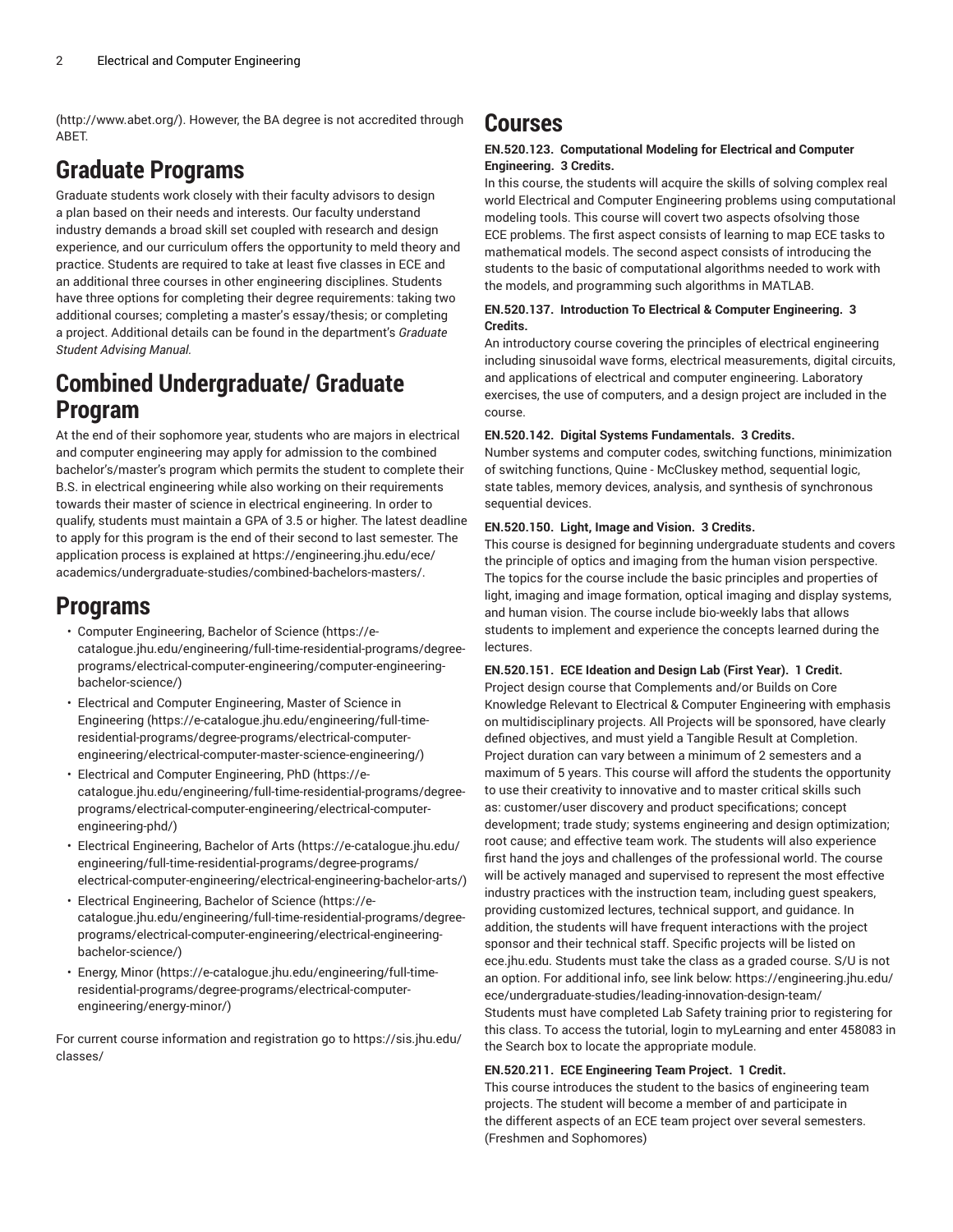## **EN.520.212. ECE Engineering Team Project (Freshmen and Sophomores). 1 Credit.**

This course introduces the student to the basics of engineering team projects. The student will participate in an ECE engineering team project as a member. The student is expected to participate in the different aspects of the project over several semesters. (Freshmen and Sophomores)Permission of instructor required.

## **EN.520.214. Signals and Systems. 4 Credits.**

An introduction to discrete-time and continuous-time signals and systems covers representation of signals and linear time-invariant systems and Fourier analysis.

(AS.110.107 OR AS.110.109);AS.110.202 can be taken while taking EN.520.214

## **EN.520.216. Introduction To VLSI. 3 Credits.**

This course teaches the basics of switch-level digital CMOS VLSI design. This includes creating digital gates using MOS transistors as switches, laying out a design using CAD tools, and checking the design for conformance to the Scalable CMOS design rules.Recommended: EN.520.213.

(AS.171.101 AND AS.171.102) OR (AS.171.101 AND AS.171.108) OR ( AS.171.102 AND AS.171.107) OR ( AS.171.107 AND AS.171.108)

## **EN.520.219. Introduction to Electromagnetics. 3 Credits.**

Vector analysis, electrostatic fields in vacuum and material media, stationary currents in conducting media, magnetostatic fields in vacuum and material media. Maxwell's equations and time-dependent electric and magnetic fields, electromagnetic waves and radiation, transmission lines, wave guides, applications.

Students must have completed Lab Safety training prior to registering for this class. To access the tutorial, login to myLearning and enter 458083 in the Search box to locate the appropriate module.;AS.110.109 AND (AS.171.102 OR AS.171.104 OR AS.171.108) AND AS.173.112;AS.110.202 may be taken prior to or while enrolled in EN.520.219.

## **EN.520.220. Electromagnetic Waves. 3 Credits.**

Magnetostatic fields in vacuum and material media. Maxwell's equations and time-dependent electric and magnetic fields, electromagnetic waves and radiation, transmission lines, wave guides, applications.

## **EN.520.225. Advanced Digital Systems. 3 Credits.**

Students are introduced to Hardware Description Languages (HDL) through the assembly of virtual versions of the digital parts used in the previous semester's Digital Systems Fundamentals. From this point on, new components called modules are created as needed to implement larger digital circuits. Increasingly complex digital systems are then created through stages such as desktop calculators, and culminating in the design of microcontrollers and microprocessors.The hardware used for the digital systems designed is a custom board containing a Field Programmable Gate Array (FPGA). This board is configured using software on the student's computer, but is designed to standalone. That is, once configured, it no longer needs to be connected to any host computer.The architecture of these complex digital systems starts with Finite State Machines (FSM). Hierarchical FSMs are then covered, followed by traditional two and three bus microprocessor architectures and digital signal processors.

EN.520.142

### **EN.520.230. Mastering Electronics. 3 Credits.**

With this course, students will have a solid understanding of basic and fundamental electronic concepts and rules and will be able to build and design a wide range of electronic devices. Class lectures cover the fundamental concepts of electronics, followed by laboratory exercises that demonstrate the basic concepts. Topics include phase and frequency response, transistors, operational amplifiers, filters, and other analog circuits. The experiments are done using computer controlled digital oscilloscopes, function generators, and power supplies. Additionally, a project will be completed during the final few weeks of classes. Text book: The Bare Essentials of Electrical Engineering Maryam Al-Othman, John Cole, and Dimitri Peroulis.

## **Prerequisite(s):** EN.520.231

( AS.110.108 AND AS.110.109 ) AND ((171.101 AND 171.102) OR (171.101 AND 171.108) OR (171.102 AND 171.107) OR (171.107 AND 171.108) AND AS.173.112 );Students must have completed Lab Safety training prior to registering for this class. To access the tutorial, login to myLearning and enter 458083 in the Search box to locate the appropriate module.

## **EN.520.231. Mastering Electronics Laboratory. 2 Credits.**

With this course, students will have a solid understanding of basic and fundamental electronic concepts and rules including resistive circuits, loop and node analysis, capacitor/inductor circuits, and transient analysis. Students will be able to build, design, and simulate a wide range of electronic devices; the class will focus on building and designing audio devices. Class lectures cover the fundamental concepts of electronics, followed by laboratory exercises that demonstrate the basic concepts. Students will learn to simulate circuits using SPICE. A final project is required.

## **Prerequisite(s):** EN.520.230 Mastering Electronics

Students must have completed Lab Safety training prior to registering for this class. To access the tutorial, login to myLearning and enter 458083 in the Search box to locate the appropriate module.;(AS.110.108 AND AS.110.109) AND ((171.101 AND 171.102) OR (171.101 AND 171.108) OR (171.102 AND 171.107) OR (171.107 AND 171.108)) AND AS.173.112)

## **EN.520.232. Mastering Electronics II. 3 Credits.**

With this course, students will further develop their understanding of circuit and electronic concepts and rules and will be able to build and design a wide range of electronic devices. Class lectures cover advanced design concepts of analog CMOS integrated circuits, followed by laboratory exercises that reinforce the concepts. Topics include 2nd order circuits, phase and frequency response, transistors, operational amplifiers, noise, feedback, Bode diagrams, and frequency compensation. The experiments are done using computer controlled digital oscilloscopes, function generators, and power supplies. Additionally, a project will be completed during the final few weeks of classes.

(AS.110.107 OR AS.110.109) AND (EN.500.112 OR EN.500.113 OR EN.500.114)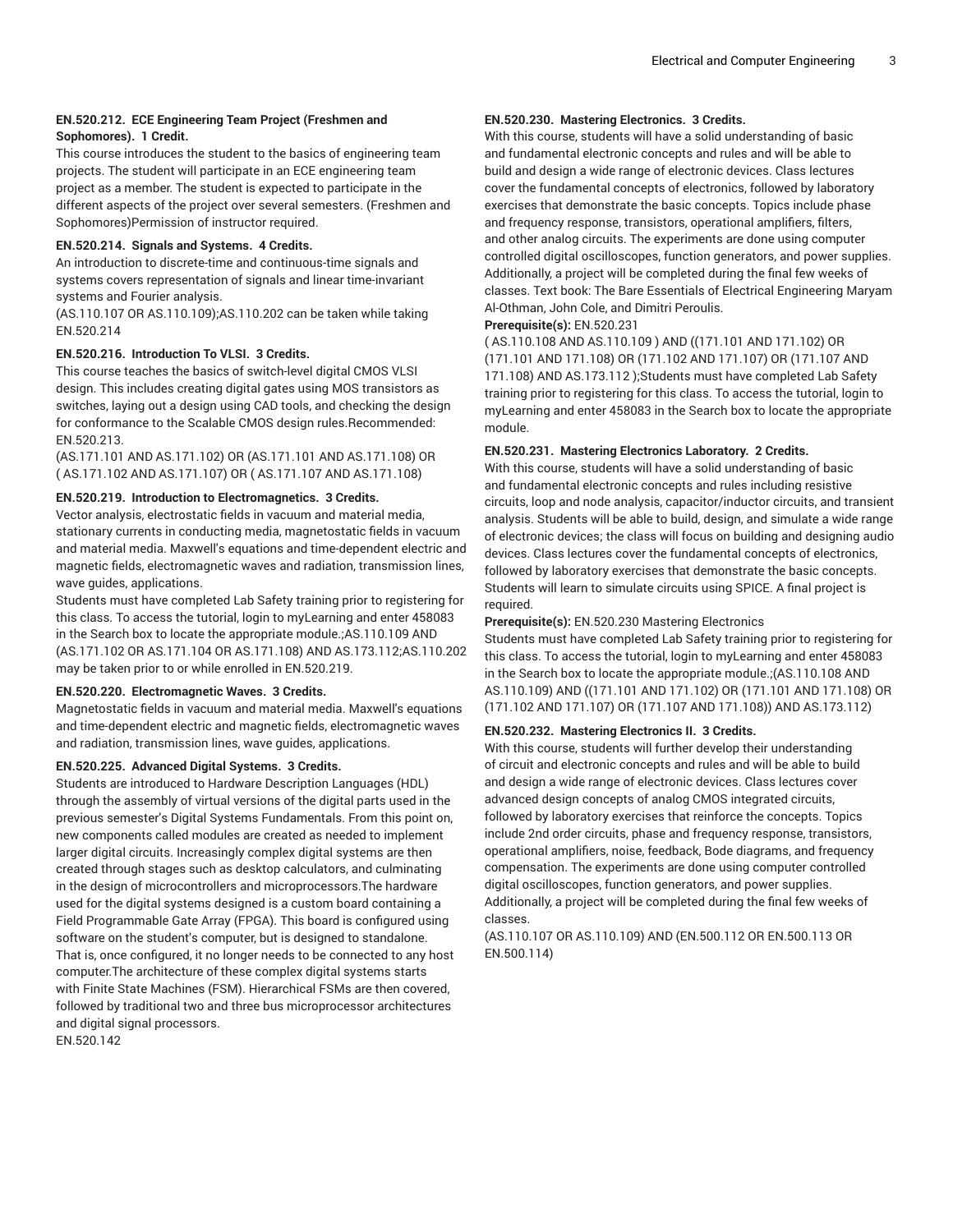## **EN.520.233. Mastering Electronics II Lab. 2 Credits.**

For much of the semester, students will be performing a new lab experiment each week. During each student's scheduled lab section, they will be expected to attend in person and demonstrate the operation of the functioning circuit. The student will be graded based on their functioning circuit, their experimental results, and their demonstration of its operation during their scheduled laboratory period. Each lab will have a simulation component as well as an experimental component. Additionally, one week after the demonstration, the student is required to submit a lab assignment where students will demonstrate data analysis and answer questions about the lab to further their understanding. Students will work individually on all of these components, but are encouraged to ask questions to their classmates and the instructors in the discussion areas on MS Teams. In fact, your participation in these discussions will contribute to your laboratory course participation grade. (AS.110.107 OR AS.110.109) AND (AS.171.102 OR AS.171.104 OR AS.171.108) AND EN.520.230 AND EN.520.231

### **EN.520.250. Leading Innovation Design Team. 1 Credit.**

Project design course that Complements and/or Builds on Core Knowledge Relevant to Electrical & Computer Engineering with emphasis on multidisciplinary projects. All Projects will be sponsored, have clearly defined objectives, and must yield a Tangible Result at Completion. Project duration can vary between a minimum of 2 semesters and a maximum of 5 years. This course will afford the students the opportunity to use their creativity to innovative and to master critical skills such as: customer/user discovery and product specifications; concept development; trade study; systems engineering and design optimization; root cause; and effective team work. The students will also experience first hand the joys and challenges of the professional world. The course will be actively managed and supervised to represent the most effective industry practices with the instruction team, including guest speakers, providing customized lectures, technical support, and guidance. In addition, the students will have frequent interactions with the project sponsor and their technical staff. Specific projects will be listed on ece.jhu.edu. Students must take the class as a graded course. S/U is not an option.For additional info, see link below: https://engineering.jhu.edu/ ece/undergraduate-studies/leading-innovation-design-team/ Students must have completed Lab Safety training prior to registering for this class.

## **EN.520.251. ECE Ideation and Design Lab. 1 Credit.**

Project design course that Complements and/or Builds on Core Knowledge Relevant to Electrical & Computer Engineering with emphasis on multidisciplinary projects. All Projects will be sponsored, have clearly defined objectives, and must yield a Tangible Result at Completion. Project duration can vary between a minimum of 2 semesters and a maximum of 5 years. This course will afford the students the opportunity to use their creativity to innovative and to master critical skills such as: customer/user discovery and product specifications; concept development; trade study; systems engineering and design optimization; root cause; and effective team work. The students will also experience first-hand the joys and challenges of the professional world. The course will be actively managed and supervised to represent the most effective industry practices with the instruction team, including guest speakers, providing customized lectures, technical support, and guidance. In addition, the students will have frequent interactions with the project sponsor and their technical staff. Specific projects will be listed on ece.jhu.edu

**Prerequisite(s):** Student can take EN.520.463, EN.520.663, and EN.520.251, but not in the same semester

Laboratory Safety Introductory Course available in MyLearning prior to registration. The course is accessible from the Education tab through the portal my.jh.edu. Please note that this requirement is not applicable to new students registering for their first semester at Hopkins.

### **EN.520.302. Internet of Things Project Lab. 3 Credits.**

In this course the student configures, programs, and tests microprocessor modules with wireless interconnectivity for embedded monitoring and control purposes. Several different platforms are explored and programmed in high level languages (HLL). Upon completion, students can use these devices as elements in other project courses.Recommended Course Background: HLL programming and digital logic familiarity; Advanced Microprocessor Lab is a plus. Students must have completed Lab Safety training prior to registering for this class. To access the tutorial, login to myLearning and enter 458083 in the Search box to locate the appropriate module.

## **EN.520.315. Intro. to Bio-Inspired Processing of Audio-Visual Signals. 3 Credits.**

An introductory course to basic concepts of information processing of human communication signals (sounds, images) in living organisms and by machine. Recommended Course Background: EN.520.214 (or EN.580.222) or consent of the instructor.

## **EN.520.340. Introduction to Mechatronics: Sensing, Processing, Learning and Actuation. 3 Credits.**

Introduction to Mechatronics is mostly hands-on, interdisciplinary design class consisting of lectures about key topics in mechatronics, and lab activities aimed at building basic professional competence. After completing the labs, the course will be focused on a final miniproject for the remainder of the semester. This course will encourage and emphasize active collaboration with classmates. Each team will plan. design, manufacture and/or build, test, and demonstrate a robotic system that meets the specified objectives.

Students must have completed Lab Safety training prior to registering for this class. To access the tutorial, login to myLearning and enter 458083 in the Search box to locate the appropriate module.;EN.520.230 AND EN.520.231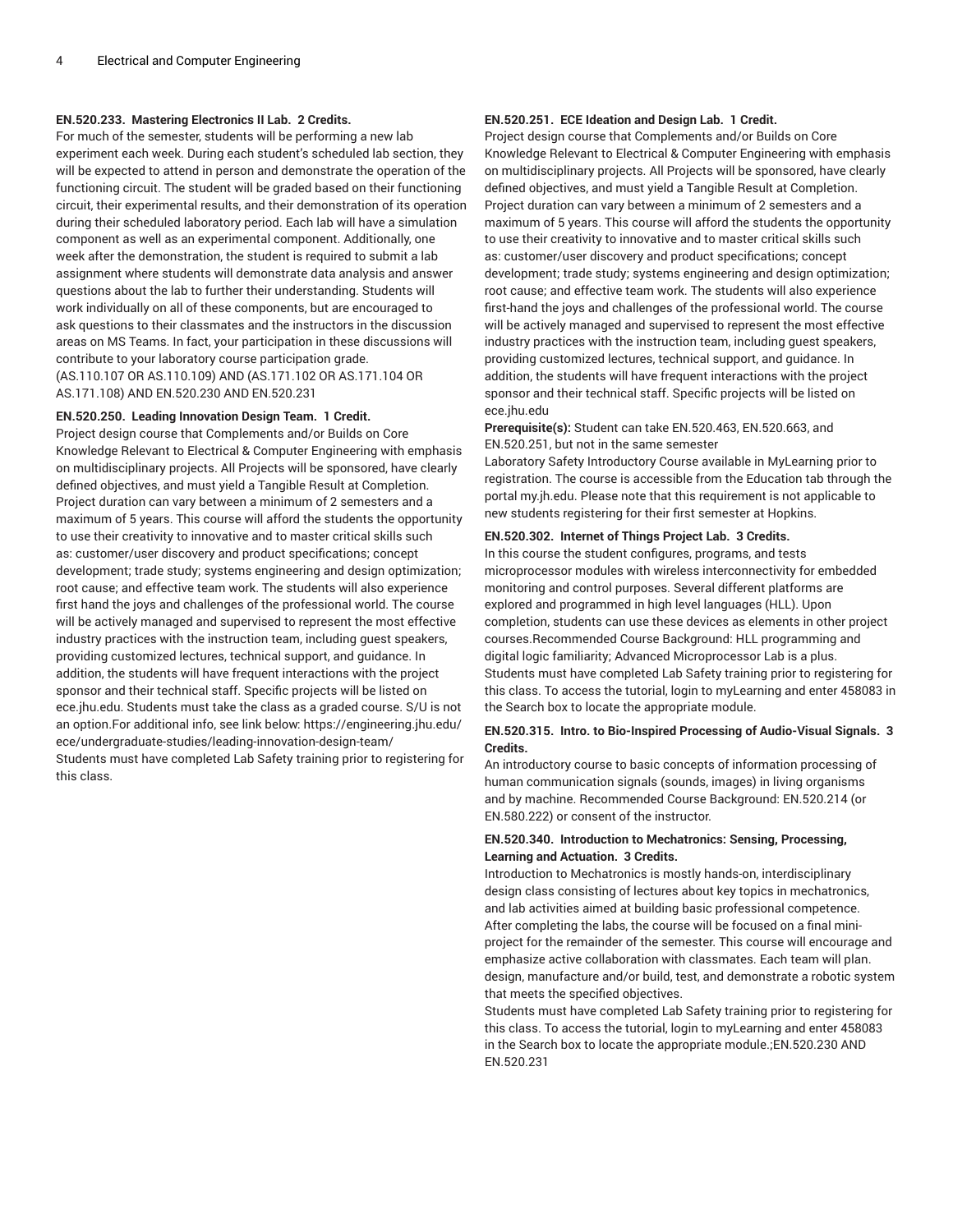## **EN.520.344. Introduction to Digital Signal Processing. 3 Credits.**

Introduction to digital signal processing, sampling and quantization, discrete time signals and systems, convolution, Z-transforms, transfer functions, fast Fourier transform, analog and digital filter design, A/D and D/A converters, and applications of DSP. EN.520.214 OR EN.580.242 OR EN.580.246

### **EN.520.349. Microprocessor Lab I. 3 Credits.**

This course introduces the student to the programming of microprocessors at the machine level. 68HC08, 8051, and eZ8 microcontrollers are programmed in assembly language for embedded control purposes. The architecture, instruction set, and simple input/ output operations are covered for each family. Upon completion, students can use these flash-based chips as elements in other project courses. Recommended Course Background: EN.520.142 or equivalent.The lab is open 24/7 and students can still take the class if they are unable to meet during lab time.

Students must have completed Lab Safety training prior to registering for this class. To access the tutorial, login to myLearning and enter 458083 in the Search box to locate the appropriate module.

#### **EN.520.353. Control Systems. 4 Credits.**

Modeling, analysis, and an introduction to design for feedback control systems. Topics include state equation and transfer function representations, stability, performance measures, root locus methods, and frequency response methods (Nyquist, Bode). EN.520.214 OR EN.530.343 OR EN.580.222

#### **EN.520.363. ECE Ideation and Design Lab. 3 Credits.**

Project design course that Complements and/or Builds on Core Knowledge Relevant to Electrical & Computer Engineering with emphasis on multidisciplinary projects. All Projects will be sponsored, have clearly defined objectives, and must yield a Tangible Result at Completion. Project duration can vary between a minimum of 2 semesters and a maximum of 5 years. This course will afford the students the opportunity to use their creativity to innovative and to master critical skills such as: customer/user discovery and product specifications; concept development; trade study; systems engineering and design optimization; root cause; and effective team work. The students will also experience first-hand the joys and challenges of the professional world. The course will be actively managed and supervised to represent the most effective industry practices with the instruction team, including guest speakers, providing customized lectures, technical support, and guidance. In addition, the students will have frequent interactions with the project sponsor and their technical staff. Specific projects will be listed on ece.jhu.edu.

Students must have completed Lab Safety training prior to registering for this class. To access the tutorial, login to myLearning and enter 458083 in the Search box to locate the appropriate module.

#### **EN.520.370. Introduction to Renewable Energy Engineering. 3 Credits.**

This course provides an introduction to the science and engineering of renewable energy technologies. The class will begin with an overview of today's energy landscape and proceed with an introduction to thermodynamics and basic heat engines. Specific technologies to be discussed include photovoltaics, fuel cells and hydrogen, biomass, wind power and energy storage. The class should be accessible to those from a variety of science and engineering disciplines.

(AS.171.101 OR AS.171.105 OR AS.171.107 OR EN.530.123) AND (AS.110.109 OR AS.110.107)

#### **EN.520.385. Signals, Systems, & Learning. 3 Credits.**

This course builds on the fundamentals of signal processing to explore state space models and random processes. Topics include LTI systems, feedback, probabilistic models, signal estimation, random processes, power spectral density and hypothesis testing.

(EN.580.222 OR EN.520.214) AND EN.550.310 AND AS.110.201

## **EN.520.390. Music Signal Processing. 3 Credits.**

This course covers the principles and algorithms used in the processing and analysis of music. Topics include music representation, Fourier analysis of signals including both continuous and discrete representations, signal filtering, music synchronization, dynamic time warping, music structure analysis, chord recognition, tempo and beat tracking, tempograms, content-based audio retrieval, and music decomposition. Projects and assignments will be carried out in Matlab and/or Python. Students must have familiarity with music notation, structure, and instruments.

#### (EN.520.214 OR EN.580.246) AND (EN.500.113 OR

EN.500.133);AS.110.201 OR EN.553.291 OR EN.553.310 OR EN.553.311 OR EN.553.420 - student can either have already completed this class or must be concurrently registered at the same time as this course.

#### **EN.520.403. Introduction to Optical Instruments. 3 Credits.**

This course is intended to serve as an introduction to optics and optical instruments that are used in engineering, physical, and life sciences. The course covers first basics of ray optics with the laws of refraction and reflection and goes on to description of lenses, microscopes, telescopes, and imaging devices. Following that basics of wave optics are covered, including Maxwell equations, diffraction and interference. Operational principles and performance of various spectrometric and interferometric devices are covered including both basics (monochromatic, Fabry-Perot and Michelson interferometers), and advanced techniques of near field imaging, laser spectroscopy, Fourier domain spectroscopy, laser Radars and others.

## **EN.520.404. Engineering solutions in a global, economic, environmental, and societal context. 1 Credit.**

Students will examine ECE based case studies and will apply decision making theory and leadership theory as it relates to information, communication, healthcare, and energy. The course aims to examine technology as it transitions from old to new, from impossible to possible. It will also evaluate the new hazards that these new technologies may have on the world. The students will have to quantify the good and the bad of each solution and weigh their contribution to Environment, Economy, society and Healthcare. The group will present these case studies to their classmates, justifying the solutions and answers to the ethical dilemmas they faced, and explain the impact of their decisions from an economic, environmental, and global perspective. **Prerequisite(s):** EN.660.400

#### **EN.520.412. Machine Learning for Signal Processing. 3 Credits.**

This course will focus on the use of machine learning theory and algorithms to model, classify and retrieve information from different kinds of real world complex signals such as audio, speech, image and video. (AS.110.201 AND EN.553.310 AND EN.520.344) OR (AS.110.201 AND EN.553.311 AND EN.520.344) OR (AS.110.201 AND EN.553.420 AND EN.520.344) OR (AS.110.201 AND EN.553.421 AND EN.520.344);Students can only take EN.520.412 OR EN.520.612, not both.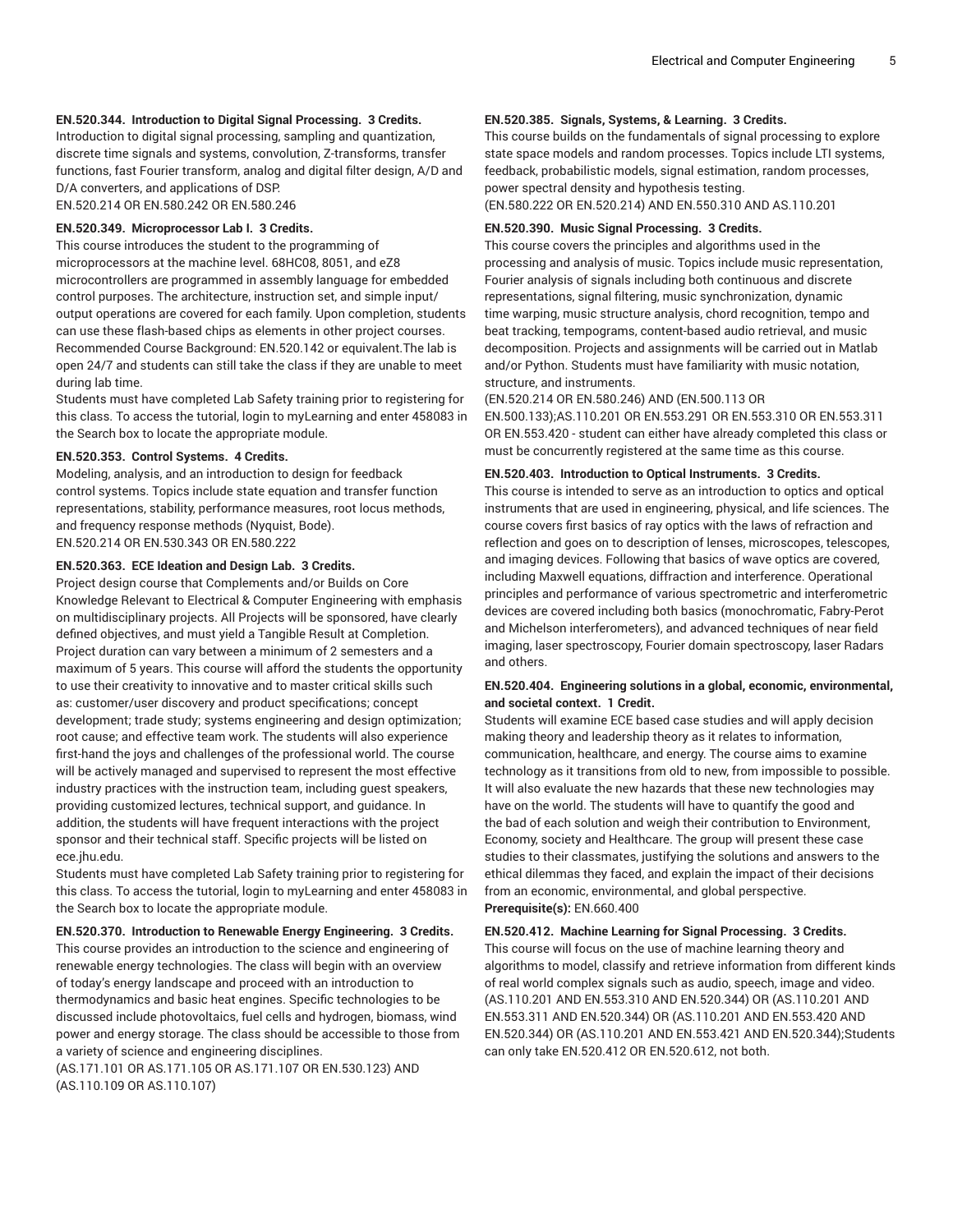## **EN.520.414. Image Processing & Analysis. 3 Credits.**

The course covers fundamental methods for the processing and analysis of images and describes standard and modern techniques for the understanding of images by humans and computers. Topics include elements of visual perception, sampling and quantization, image transforms, image enhancement, color image processing, image restoration, image segmentation, and multiresolution image representation. Laboratory exercises demonstrate key aspects of the course.

EN.520.214 OR EN.580.222 OR EN.580.243

### **EN.520.415. Image Process & Analysis II. 3 Credits.**

This course covers fundamental methods for the processing and analysis of images and describes standard and modern techniques for the understanding of images by morphological image processing and analysis, image representation and description, image recognition and interpretation.

#### **EN.520.417. Computation for Engineers. 3 Credits.**

Designing algorithms in a finite precision environment that are accurate, fast, and memory efficient is a challenge that many engineers must face. This course will provide students with the tools they need to meet this challenge. Topics include floating point arithmetic, rounding and discretization errors, problem conditioning, algorithm stability, solving systems of linear equations and least-squares problems, exploiting matrix structure, interpolation, finding zeros and minima of functions, computing Fourier transforms, derivatives, and integrals. Matlab is the computing platform.Background in linear algebra, matrices, digital signal processing, Matlab.

## **EN.520.418. Modern Convex Optimization. 3 Credits.**

Convex optimization is at the heart of many disciplines such as machine learning, signal processing, control, medical imaging, etc. In this course, we will cover theory and algorithms for convex optimization problems. The theory part includes convex analysis, convex optimization problems (LPs, QPs, SOCPS, SDPs, Conic Programs), and Duality Theory. We will then explore a diverse array of algorithms to solve convex optimization problems, such as gradient methods, sub-gradient methods, accelerated methods, proximal algorithms, ADMM, and Newton's method.Text Book: There is no required textbook for the course. For reference, the audience can consult the following textbooks:- Convex Optimization by Stephen Boyd and Lieven Vanderberghe

(AS.110.201 OR AS.110.212 OR EN.553.291) AND (EN.500.113 OR EN.500.133 OR EN.540.382)

## **EN.520.424. FPGA Synthesis Lab. 3 Credits.**

An advanced laboratory course in the application of FPGA technology to information processing, using VHDL synthesis methods for hardware development. The student will use commercial CAD software for VHDL simulation and synthesis, and implement their systems in programmable XILINX 20,000 gate FPGA devices. The lab will consist of a series of digital projects demonstrating VHDL design and synthesis methodology, building up to final projects at least the size of an 8-bit RISC computer. Projects will encompass such things as system clocking, flip-flop registers, state-machine control, and arithmetic. The students will learn VHDL methods as they proceed through the lab projects, and prior experience with VHDL is not a prerequisite.

Students must have completed Lab Safety training prior to registering for this class. To access the tutorial, login to myLearning and enter 458083 in the Search box to locate the appropriate module.

**EN.520.427. Design of Biomedical Instruments and Systems. 3 Credits.**

The purpose of this course is to teach the students principles of product design for the biomedical market. From an idea to a product and all the stages in-between.The course material will include identification of the need, market survey, patents. Funding sources and opportunities, Regulatory requirements, Reimbursement codes, Business models). Integration of the system into the clinical field. system connectivity. Medical information systems. Medical standards (DICOM, HL-7, ICD, Medical information bus). How to avoid mistakes in system design and in system marketing. Entrepreneurship.The course participants will be divided to groups of 2-3 students each. Each group will be acting as a start-up company throughout the whole semester. Each group will need to identify a need. This can be done by meeting and interviewing medical personnel, at the Johns Hopkins Medical campus or other hospitals, clinics, HMOs, assisted living communities or other related to the medical world. The proposed medical instrument or system can be a combination of instrument and software.Each week, there will be a lecture devoted to the principal subjects mentioned above. Afterwards the students will present their ideas and progress to all class participants. There will be an open discussion for each of the projects. The feedback from class will help the development of the product. Each presentation, document, survey or paper will be kept in the course cloud which will have a folder for each of the groups. The material gathered in this folder will be built gradually throughout the semester. Eventually it will become the product blueprint.At the last week of the semester, the groups will present their product to a panel of experts involved with the biotech industry, in order to "convince" them to invest in their project.Previous years' projects are listed in this website: (https://jhuecepdl.bitbucket.io).

## **EN.520.432. Medical Imaging Systems. 3 Credits.**

This course provides students with an introduction to the physics, instrumentation, and signal processing methods used in general radiography, X-ray computed tomography, ultrasound imaging, magnetic resonance imaging, and nuclear medicine. The primary focus is on the methods required to reconstruct images within each modality from a signals and systems perspective, with emphasis on the resolution, contrast, and signal-to-noise ratio of the resulting images. Students will additionally engage in hands-on activities to reconstruct medical images from raw data.

EN.520.214 OR EN.580.222 OR (EN.580.243 AND EN.580.246)

## **EN.520.433. Medical Image Analysis. 3 Credits.**

This course covers the principles and algorithms used in the processing and analysis of medical images. Topics include, interpolation, registration, enhancement, feature extraction, classification, segmentation, quantification, shape analysis, motion estimation, and visualization. Analysis of both anatomical and functional images will be studied and images from the most common medical imaging modalities will be used. Projects and assignments will provide students experience working with actual medical imaging data.

EN.550.310 OR EN.550.311 OR EN.560.348

#### **EN.520.435. Digital Signal Processing. 3 Credits.**

Methods for processing discrete-time signals. Topics include signal and system representations, z- transforms, sampling, discrete Fourier transforms, fast Fourier transforms, digital filters.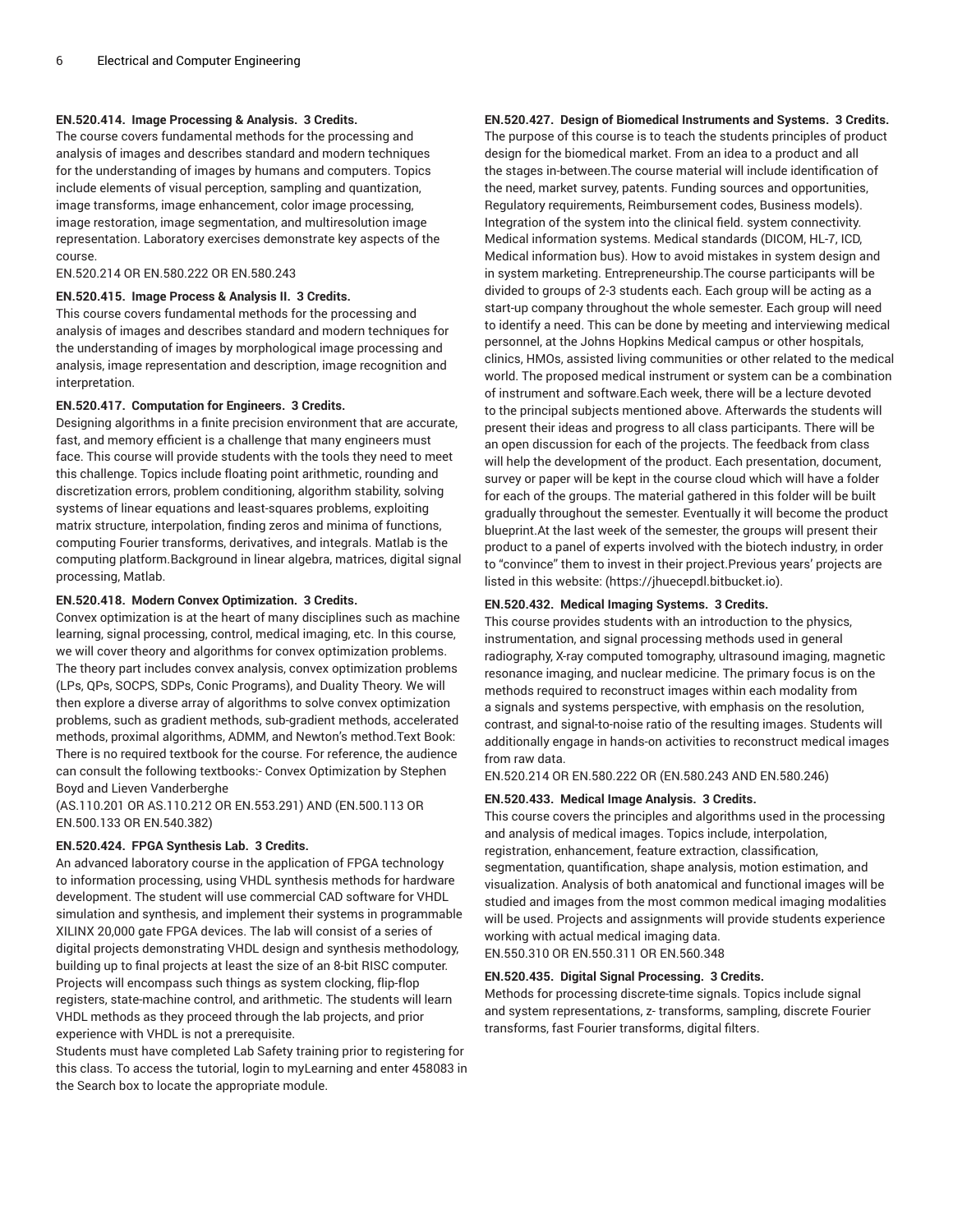## **EN.520.438. Deep Learning. 3 Credits.**

Deep Learning is emerging as one of the most successful tools in machine learning for feature learning and classification. This course will introduce students to the basics of Neural Networks and expose them to some cutting-edge research. In particular, this course will provide a survey of various deep learning-based architectures such as autoencoders, recurrent neural networks and convolutional neural networks. We will discuss merits and drawbacks of available approaches and identify promising avenues of research in this rapidly evolving field. Various applications related to computer vision and biometrics will be studied. The course will include a project, which will allow students to explore an area of Deep Learning that interests them in more depth. (EN.520.635 OR EN.520.344[) AND EN.601.220 AND (EN.553.420 OR EN.553.310 OR EN.553.311)

## **EN.520.439. Machine Learning for Medical Applications. 3 Credits.**

In this course, students will actively learn the basic principles of artificial intelligence and machine learning techniques applied to medical applications, as well as medical concepts common in healthcare environments. Throughout the course, students will explore different types of bio-signals such as electroencephalograms, electrocardiograms, sound, medical imaging, and their associated processing methodologies. The primary objective is to give students the tools they need to be able to develop new artificial intelligence-related ideas in biomedical environments. At the end of the course, students will apply their newly acquired knowledge to complete a cumulative final project dealing with a real-world situation. Students are expected to be familiar with linear algebra. Python coding skills are recommended, as there will be one coding assignment every week. EN.520.412

#### **EN.520.440. Machine Intelligence on Embedded Systems. 3 Credits.**

The second wave of AI is about statistical learning of low dimensional structures from high dimensional data. Inference is done using multilayer, data transforming networks using fixed point arithmetic with parameters that have limited precision known as Deep Neural Networks. In this course students will learn about Machine Learning and AI on embedded systems that have limited computational, storage and communication resources. Students are expected to be familiar with linear algebra and Python as well some familiarity with typical ML frameworks (TensorFlow, Keras e.t.c). A first course in ML is strongly advised. At the end of the course, students will apply their newly acquired knowledge to complete a final project with real world data for machine perception and cognition. EN.520.412 OR EN.520.612 OR EN.601.475 OR EN.601.675 OR EN.601.676 OR EN.601.482 OR EN.601.682 OR EN.601.486 OR EN.601.686 OR EN.520.439 OR EN.520.659 OR EN.520.650

## **EN.520.445. Audio Signal Processing. 3 Credits.**

This course gives a foundation in current audio and speech technologies, and covers techniques for sound processing by processing and pattern recognition, acoustics, auditory perception, speech production and synthesis, speech estimation. The course will explore applications of speech and audio processing in human computer interfaces such as speech recognition, speaker identification, coding schemes (e.g. MP3), music analysis, noise reduction. Students should have knowledge of Fourier analysis and signal processing.It is recommended that students take EN.520.344 Digital Signal Processing prior to taking this class.

## **EN.520.447. Information Theory. 3 Credits.**

This course will address some basic scientific questions about systems that store or communicate information. Mathematical models will be developed for (1) the process of error-free data compression leading to the notion of entropy, (2) data (e.g. image) compression with slightly degraded reproduction leading to rate-distortion theory and (3) error-free communication of information over noisy channels leading to the notion of channel capacity. It will be shown how these quantitative measures of information have fundamental connections with statistical physics (thermodynamics), computer science (string complexity), economics (optimal portfolios), probability theory (large deviations), and statistics (Fisher information, hypothesis testing).

EN.553.310 OR EN.553.420 OR EN.553.311;Students can earn credit for either EN.520.447 or EN.520.647, but not both.

## **EN.520.448. Electronics Design Lab. 3 Credits.**

An advanced laboratory course in which teams of students design, build, test and document application specific information processing microsystems. Semester long projects range from sensors/actuators, mixed signal electronics, embedded microcomputers, algorithms and robotics systems design. Demonstration and documentation of projects are important aspects of the evaluation process.Recommended: EN.600.333, EN.600.334, EN.520.214, EN.520.216, EN.520.349, EN.520.372, EN.520.490 or EN.520.491.

(EN.520.240 OR EN.520.340 OR EN.520.230 OR EN.520.213) AND AS.110.108 AND AS.110.109 AND ((171.101 AND 171.102) OR (171.101 AND 171.108) OR (171.102 AND 171.107) OR (171.107 AND 171.108)) AND EN.520.142.;Students must have completed Lab Safety training prior to registering for this class. To access the tutorial, login to myLearning and enter 458083 in the Search box to locate the appropriate module.

#### **EN.520.450. Advanced Micro-Processor Lab. 3 Credits.**

This course covers the usage of common microcontroller peripherals. Interrupt handling, timer operations, serial communication, digital to analog and analog to digital conversions, and flash ROM programming are done on the 68HC08, 8051, and eZ8 microcontrollers. Upon completion, students can use these flash-based chips as elements in other project courses. Recommended Course Background: EN.520.349 Students must have completed Lab Safety training prior to registering for this class. To access the tutorial, login to myLearning and enter 458083 in the Search box to locate the appropriate module.

## **EN.520.453. Advanced ECE Engineering Team Project. 3 Credits.**

The course introduces the student to running an engineering team project. The student will participate in the ECE engineering team project as a leading member. The student is expected to participate in the different aspects of the project over several semesters and manage both team members and the project.(Juniors and Seniors) Permission of instructor is required.

Students must have completed Lab Safety training prior to registering for this class. To access the tutorial, login to myLearning and enter 458083 in the Search box to locate the appropriate module.

## **EN.520.454. Control Systems Design. 3 Credits.**

Classical and modern control systems design methods. Topics include formulation of design specifications, classical design of compensators, state variable and observer based feedback. Computers are used extensively for design, and laboratory experiments are included.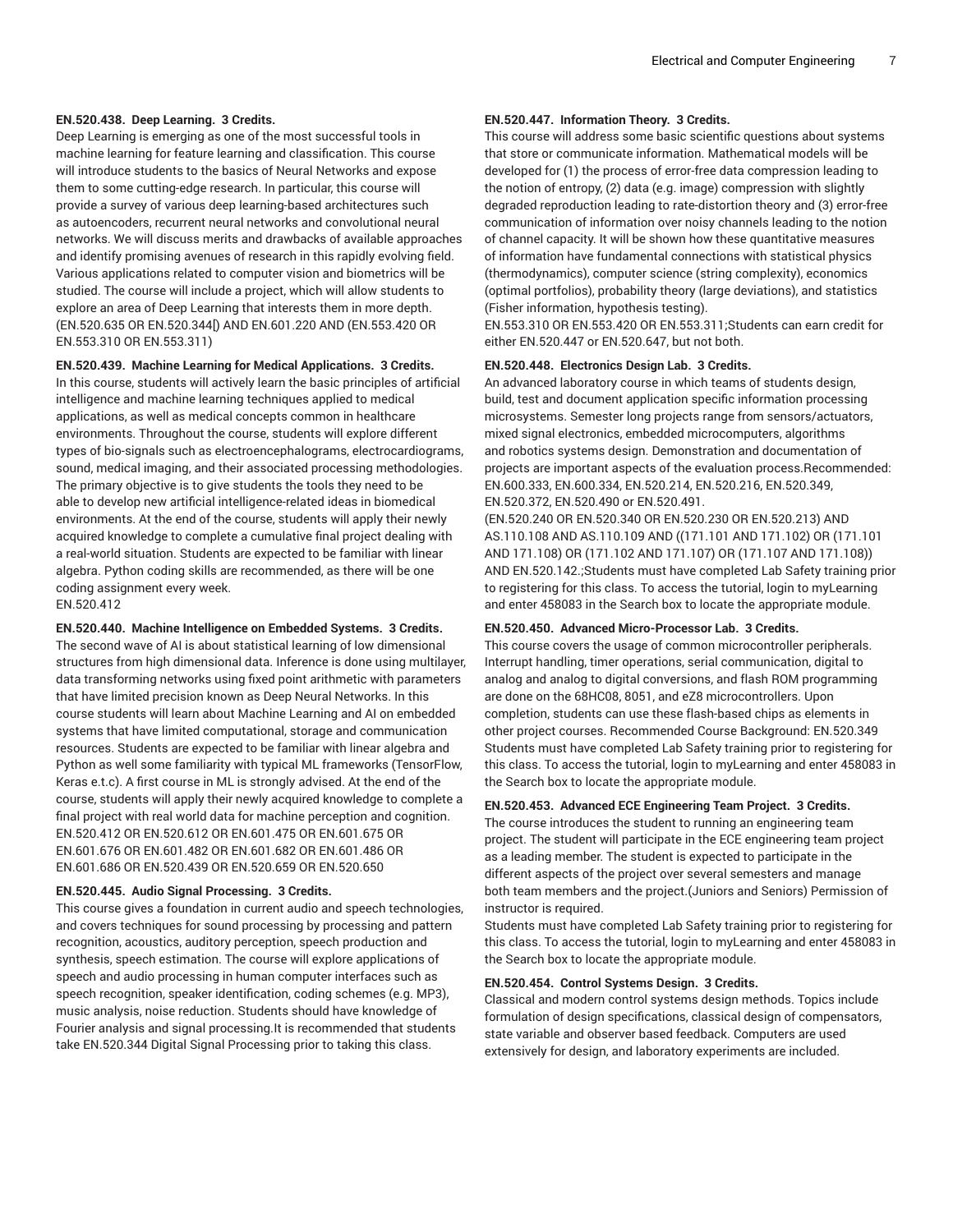## **EN.520.457. Quantum Mechanics for Engineering. 3 Credits.**

Basic principles of quantum mechanics for engineers. Topics include the quantum theory of simple systems, in particular atoms and engineered quantum wells, the interaction of radiation and atomic systems, and examples of application of the quantum theory to lasers and solid-state devices. Recommended Course Background: AS.171.101-AS.171.102 and EN.520.219-EN.520.220

## **EN.520.462. Leading Innovation Design Team. 3 Credits.**

Project design course that Complements and/or Builds on Core Knowledge Relevant to Electrical & Computer Engineering with emphasis on multidisciplinary projects. All Projects will be sponsored, have clearly defined objectives, and must yield a Tangible Result at Completion. Project duration can vary between a minimum of 2 semesters and a maximum of 5 years. This course will afford the students the opportunity to use their creativity to innovative and to master critical skills such as: customer/user discovery and product specifications; concept development; trade study; systems engineering and design optimization; root cause; and effective team work. The students will also experience first hand the joys and challenges of the professional world. The course will be actively managed and supervised to represent the most effective industry practices with the instruction team, including guest speakers, providing customized lectures, technical support, and guidance. In addition, the students will have frequent interactions with the project sponsor and their technical staff. Specific projects will be listed on ece.jhu.eduFor additional info, see: https://engineering.jhu.edu/ece/ undergraduate-studies/leading-innovation-design-team/ Students must have completed Lab Safety training prior to registering for this class.

### **EN.520.463. ECE Ideation and Design Lab. 3 Credits.**

Project design course that Complements and/or Builds on Core Knowledge Relevant to Electrical & Computer Engineering with emphasis on multidisciplinary projects. All Projects will be sponsored, have clearly defined objectives, and must yield a Tangible Result at Completion. Project duration can vary between a minimum of 2 semesters and a maximum of 5 years. This course will afford the students the opportunity to use their creativity to innovative and to master critical skills such as: customer/user discovery and product specifications; concept development; trade study; systems engineering and design optimization; root cause; and effective team work. The students will also experience first-hand the joys and challenges of the professional world. The course will be actively managed and supervised to represent the most effective industry practices with the instruction team, including guest speakers, providing customized lectures, technical support, and guidance. In addition, the students will have frequent interactions with the project sponsor and their technical staff. Specific projects will be listed on ece.jhu.edu

**Prerequisite(s):** Students can take 520.251 and 520.663, but not in the same semester as 520.463.

Laboratory Safety Introductory Course available in MyLearning prior to registration. The course is accessible from the Education tab through the portal my.jh.edu. Please note that this requirement is not applicable to new students registering for their first semester at Hopkins.

### **EN.520.465. Machine Perception. 3 Credits.**

This course will cover topics such as Marr-Hildreth and Canny edge detectors, local representations (SIFT, LBP), Markov random fields and Gibbs representations, normalized cuts, shallow and deep neural networks for image and video analytics, shape from shading, Make 3D, stereo, and structure from motion.

Students can only receive credit for EN.520.465 or EN.520.665, but not both.;(AS.110.201 OR AS.110.202 OR AS.110.212 OR EN.553.291 OR EN.553.385) AND (EN.553.310 OR EN.553.311 OR EN.553.420) AND (EN.520.385)

### **EN.520.470. Infra-Red Sensing & Technologies. 3 Credits.**

Infrared technologies have evolved over the last sixty, primarily driven by defense applications and needs but have recently perforated into various non-defense markets. It remains critical to many military systems and increasing to autonomous systems in general. This course is intended as an overview of the various technologies that make up an infrared sensor system, it will include some historical perspectives as well as the state of the art and will emphasize the various tradeoffs involved in designing a system for particular applications. In particular, it will cover the following topics that represent the main components: optics, detectors, readout integrated circuits (ROIC) including digital designs, the various wavelength (SWIR, MWIR, LWIR), testing and calibration, image and signal processing, and applications. The course structure will involve lectures, labs, and final project. Lectures will involve guest speakers that are subject matter experts on the various topics.

#### **EN.520.482. Introduction To Lasers. 3 Credits.**

This course covers the basic principles of laser oscillation. Specific topics include propagation of rays and Gaussian beams in lens-like media, optical resonators, spontaneous and stimulated emission, interaction of optical radiation and atomic systems, conditions for laser oscillation, homogeneous and inhomogeneous broadening, gas lasers, solid state lasers, Q-switching and mode locking of lasers. AS.171.102 OR AS.171.108

## **EN.520.483. Bio-Photonics Laboratory. 3 Credits.**

This laboratory course involves designing a set of basic optical experiments to characterize and understand the optical properties of biological materials. The course is designed to introduce students to the basic optical techniques used in medicine, biology, chemistry and material sciences.

Students must have completed Lab Safety training prior to registering for this class. To access the tutorial, login to myLearning and enter 458083 in the Search box to locate the appropriate module.

## **EN.520.485. Advanced Semiconductor Devices. 3 Credits.**

This course is designed to develop and enhance the understanding of the operating principles and performance characteristics of the modern semiconductor devices used in high speed optical communications, optical storage and information display. The emphasis is on device physics andfabrication technology. The devices include heterojunction bipolar transistors, high mobility FET's, semiconductor lasers, laser amplifiers, light-emitting diodes, detectors, solar cells and others.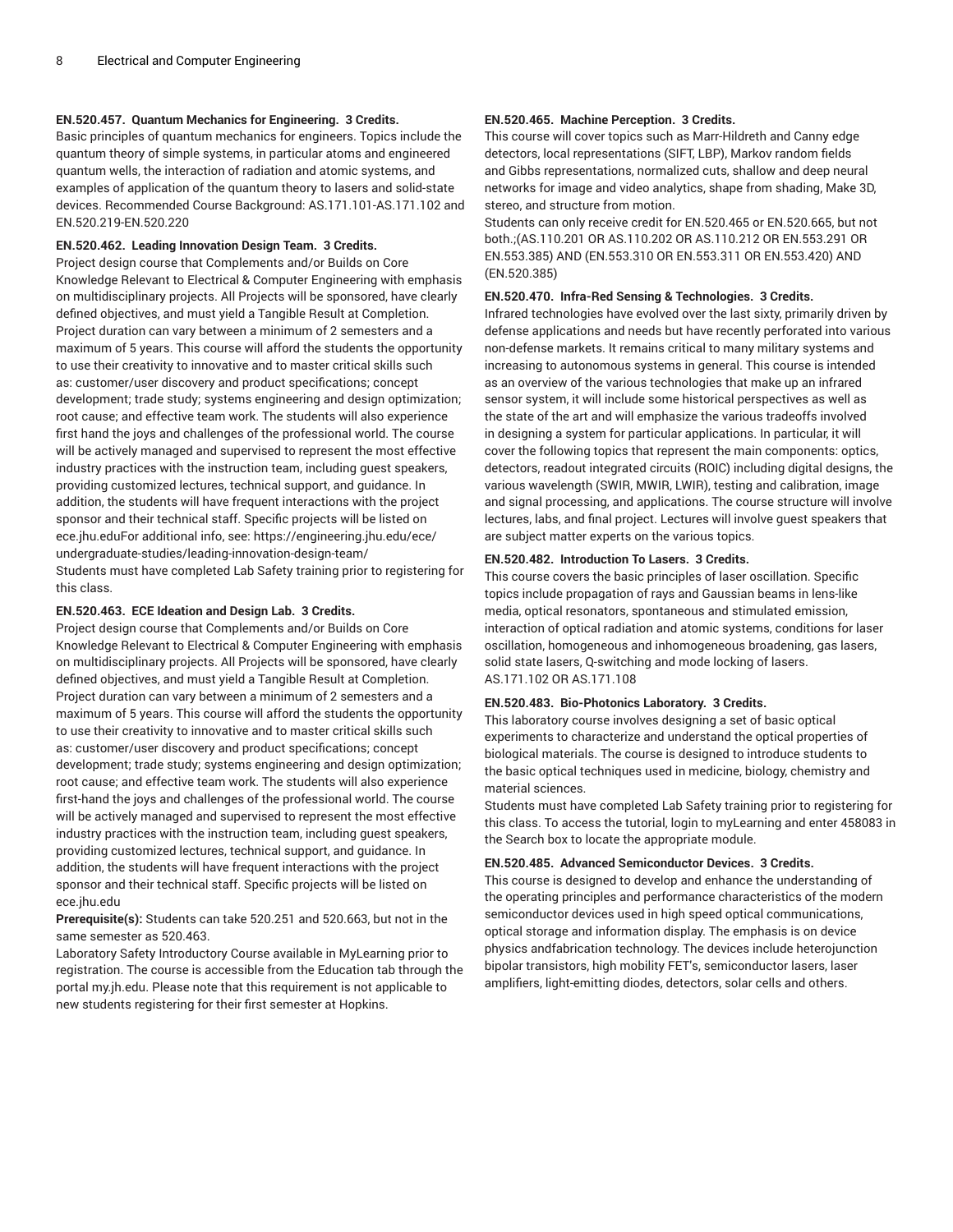## **EN.520.486. Physics of Semiconductor Electronic Devices. 3 Credits.**

The course is designed to develop and enhance the understanding of the physical principles of modern semiconductor electronic and optoelectronic devices. The course starts with the basics of band structure of solid with emphasis on group IV and III-V semiconductors as well as two dimensional semiconductors like graphene. It continues with the statistics of carriers in semiconductors and continues to electronic transport properties, followed by optical properties. The course goes on to investigate the properties of two dimensional electronic gas. The second part of the course describes operational principles of bipolar and unipolar transistors, light emitting diodes, photodetectors, and quantum devices.

Students may earn credit for EN.520.486 or EN.520.686, but not both.;AS.171.102 OR AS.171.108

## **EN.520.491. CAD Design of Digital VLSI Systems I (Juniors/Seniors). 3 Credits.**

### Juniors and Seniors Only.

Student may take EN.520.491 or EN.520.691, but not both.;AS.110.109 AND (AS.171.102 OR AS.171.104 OR AS.171.108) AND EN.520.142 AND EN.520.142 AND ( EN.520.230 OR ( EN.520.213 AND EN.520.345 OR EN.520.216 ) )

#### **EN.520.492. Mixed-Mode VLSI Systems. 3 Credits.**

Silicon models of information and signal processing functions, with implementation in mixed analog and digital CMOS integrated circuits. Aspects of structured design, scalability, parallelism, low power consumption, and robustness to process variations. Topics include digital-to-analog and analog-to-digital conversion, delta-sigma modulation, bioinstrumentation, and adaptive neural computation. The course includes a VLSI design project. Recommended Course Background: EN.521.491 or equivalent.

### **EN.520.495. Microfabrication Laboratory. 4 Credits.**

This laboratory course is an introduction to the principles of microfabrication for microelectronics, sensors, MEMS, and other synthetic microsystems that have applications in medicine and biology. Course comprises of laboratory work and accompanying lectures that cover silicon oxidation, aluminum evaporation, photoresist deposition, photolithography, plating, etching, packaging, design and analysis CAD tools, and foundry services. Seniors only or Perm. Req'd. Co-listed as EN.580.495 & EN.530.495

AS.171.102 OR AS.171.108

## **EN.520.498. Senior Design Project. 3 Credits.**

Capstone design project, in which a team of students engineers a system and evaluates its performance in meeting design criteria and specifications. Example application areas are micro-electronic information processing, image processing, speech recognition, control, communications, and biomedical instrumentation. The design needs to demonstrate creative thinking and experimental skills, and needs to draw upon knowledge in basic sciences, mathematics, and engineering sciences. Interdisciplinary participation, such as by biomedical engineering, mechanical engineering, and computer science majors, is strongly encouraged. Instructor permission required.

#### **EN.520.504. ECE Undergraduate Independent Study. 1 - 3 Credits.**

Individual study, including participation in research, under the guidance of a faculty member in the department. The program of study or research, time required, and credit assigned must be worked out in advance between the student and the faculty member involved. May be taken either term by juniors or seniors.

You must request Independent Academic Work using the Independent Academic Work form found in Student Self-Service: Registration > Online Forms.

### **EN.520.506. ECE Undergraduate Research. 1 - 3 Credits.**

Independent research under the direction of a faculty member in the department. The program of research, including the credit to be assigned, must be worked out in advance between the student and the faculty member involved.

You must request Independent Academic Work using the Independent Academic Work form found in Student Self-Service: Registration > Online Forms.

## **EN.520.516. ECE Group Undergraduate Research. 1 - 3 Credits.**

Independent research under the direction of a faculty member in the department. The program of research, including the credit to be assigned, must be worked out in advance between the student and the faculty member involved. This section has a weekly research group meeting that students are expected to attend.

You must request Independent Academic Work using the Independent Academic Work form found in Student Self-Service: Registration > Online Forms.

#### **EN.520.520. Artificial Intelligence In Medicine Reading Group. 1 Credit.**

Course Description: The course will consist of a reading group exploring novel algorithms and papers on artificial intelligence and machine learning in medical applications. In this course, students will analyze the latest techniques and trends in machine learning (ML) for medical applications. They will also actively discuss basic methodologies traditionally employed. Students are expected to be familiar with linear algebra and machine learning. The primary objective is to give students the tools they need to be able to understand new ideas and trends relating to the use of machine learning in biomedical environments and other fields.

EN.520.412 OR EN.520.612 OR EN.520.439;You must request Independent Academic Work using the Independent Academic Work form found in Student Self-Service: Registration > Online Forms.

#### **EN.520.571. Speech Technologies Reading Group. 1 Credit.**

Reading group that explores novel algorithms and papers on speech technologies

You must request Independent Academic Work using the Independent Academic Work form found in Student Self-Service: Registration > Online Forms.

#### **EN.520.603. Introduction to Optical Instruments. 3 Credits.**

This course is intended to serve as an introduction to optics and optical instruments that are used in engineering, physical, and life sciences. The course covers first basics of ray optics with the laws of refraction and reflection and goes on to description of lenses, microscopes, telescopes, and imaging devices. Following that basics of wave optics are covered, including Maxwell equations, diffraction and interference. Operational principles and performance of various spectrometric and interferometric devices are covered including both basics (monochromatic, Fabry-Perot and Michelson interferometers), and advanced techniques of near field imaging, laser spectroscopy, Fourier domain spectroscopy, laser Radars and others.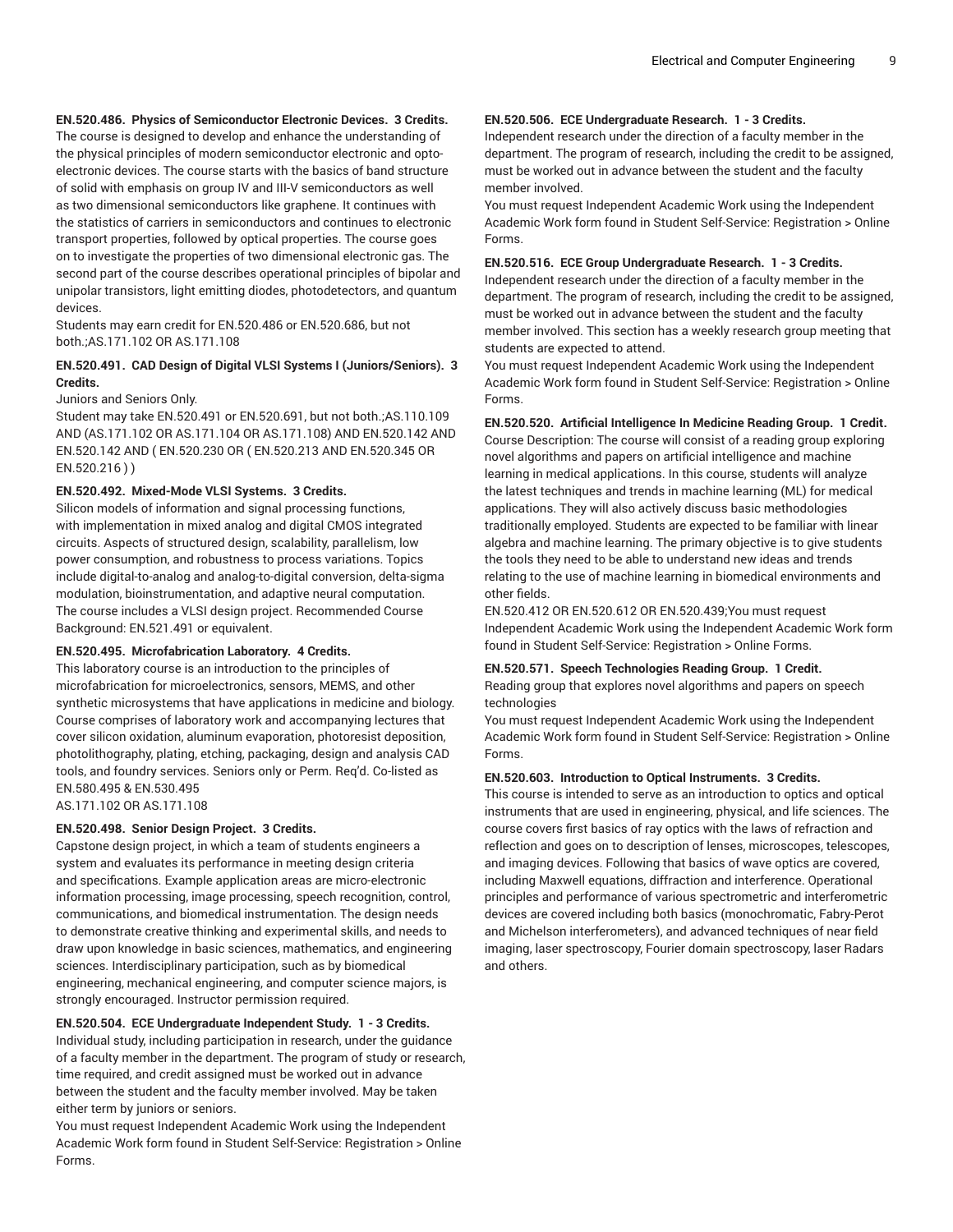## **EN.520.605. Advanced Optical and Optoelectronic Instruments and Devices. 3 Credits.**

This course is essentially as continuation of 520.403 course "Introduction to Optical Instruments" and it picks where that course ends. The course starts with deeper exploration of light propagation in dispersive and anisotropic media and goes on to study of polarization optics. Then electro-optic and acousto-optic effects and devices based on them are studied. A short review of nonlinear optics includes frequency conversion, multiphoton absorption, Raman and Brillouin scattering. Then we study light propagation in waveguides, starting with coupled mode theory. Integrated devices include modulators, filters, multiplexersdemultiplexers, and others. The last section of the course includes advanced concepts, such as plasmonics, metasurfaces, and Fourier Optics.

## **EN.520.607. Introduction to the Physics of Electronic Devices. 3 Credits.**

This course is designed to develop and enhance the understanding of the basic physical processes taking place in the electronic and optical devices and to prepare students for taking classes in semiconductor devices and circuits, optics, lasers, and microwaves devices, as well as graduate courses. Both classical and quantum approaches are used. Specific topics include theory of molecular bonding; basics of solid state theory; mechanical, transport, magnetic, and optical properties of the metals; semiconductors; and dielectrics.

Students may earn credit for EN.520.607 or EN520.407 but not both.

## **EN.520.612. Machine Learning for Signal Processing. 3 Credits.**

This course will focus on the use of machine learning theory and algorithms to model, classify and retrieve information from different kinds of real world complex signals such as audio, speech, image and video. Recommended Course Background: AS.110.201, EN.553.310, and EN.520.435.

Students must have completed Lab Safety training prior to registering for this class. To access the tutorial, login to myLearning and enter 458083 in the Search box to locate the appropriate module.;Credit may only be earned for EN.520.412 or EN.520.612.

## **EN.520.613. Advanced Topics in Optical Medical Imaging. 3 Credits.**

The course will review the recent advances in photonics technologies for medical imaging and sensing. The course is designed for graduate students with a back ground in optics and engineering. The main topics for the course are: Light Source and Devices for Biomedical Imaging; Fluorescence, Raman, Rayleigh Scatterings; Optical Endoscopy and Virtual biopsy; Novel imaging contrast dyes, nanoparticles, and optical clearing reagents; Label-free optical technologies in clinical applications; Neurophotonics and Optogenetics.

## **EN.520.614. Image Processing & Analysis. 3 Credits.**

The course covers fundamental methods for the processing and analysis of images and describes standard and modern techniques for the understanding of images by humans and computers. Topics include elements of visual perception, sampling and quantization, image transforms, image enhancement, color image processing, image restoration, image segmentation, and multiresolution image representation. Laboratory exercises demonstrate key aspects of the course.Recommended Prerequisite: EN.520.214 or EN 580.222 or EN 580.243 or equivalent.

## **EN.520.615. Image Processing & Analysis II. 3 Credits.**

The course covers fundamental methods for the processing and analysis of images and describes standard and modern techniques for the understanding of images by humans and computers. Topics include elements of visual perception, sampling and quantization, image transforms, image enhancement, color image processing, image restoration, image segmentation, and multiresolution image representation. Laboratory exercises demonstrate key aspects of the course. Grad students only.

## **EN.520.617. Computation for Engineers. 3 Credits.**

Designing algorithms in a finite precision environment that are accurate, fast, and memory efficient is a challenge that many engineers must face. This course will provide students with the tools they need to meet this challenge. Topics include floating point arithmetic, rounding and discretization errors, problem conditioning, algorithm stability, solving systems of linear equations and least-squares problems, exploiting matrix structure, interpolation, finding zeros and minima of functions, computing Fourier transforms, derivatives, and integrals. Matlab is the computing platform.

## **EN.520.618. Modern Convex Optimization. 3 Credits.**

Convex optimization is the most general class of optimization problems that are efficiently solvable. These problems arise in a diverse set of applications in machine learning, signal processing, control, medical imaging, etc. In this course, we will cover the modern aspects of convex optimization beyond Linear Programming, such as conic optimization including quadratic programming and semidefinite programming. We will then discuss a diverse array of numerical optimization methods to solve these optimization problems.

## **EN.520.621. Introduction To Nonlinear Systems. 3 Credits.**

Nonlinear systems analysis techniques: phase-plane, limit cycles, harmonic balance, expansion methods, describing function. Liapunov stability. Popov criterion. Recommended Course Background: EN.520.601 or equivalent.

## **EN.520.622. Principles of Complex Networked Systems. 3 Credits.**

By employing fundamental concepts from diverse areas of research, such as statistics, signal processing, biophysics, biochemistry, cell biology, and epidemiology, this course introduces a multidisciplinary and rigorous approach to the modeling and computational analysis of complex interaction networks. Topics to be covered include: overview of complex nonlinear interaction networks and their applications, graph-theoretic representations of network topology and stoichiometry, stochastic modeling of dynamic processes on complex networks and master equations, Langevin, Poisson, Fokker-Plank, and moment closure approximations, exact and approximate Monte Carlo simulation techniques, time-scale separation approaches, deterministic and stochastic sensitivity analysis techniques, network thermodynamics, and reverse engineering approaches for inferring network models from data.

## **EN.520.623. Medical Image Analysis. 3 Credits.**

Graduate version of 520.433. This course covers the principles and algorithms used in the processing and analysis of medical images. Topics include, interpolation, registration, enhancement, feature extraction, classification, segmentation, quantification, shape analysis, motion estimation, and visualization. Analysis of both anatomical and functional images will be studied and images from the most common medical imaging modalities will be used. Projects and assignments will provide students experience working with actual medical imaging data. EN.520.432 OR EN.580.472 AND EN.550.310 OR EN.550.311;Student may earn credit for 520.433 or 520.623, but not both.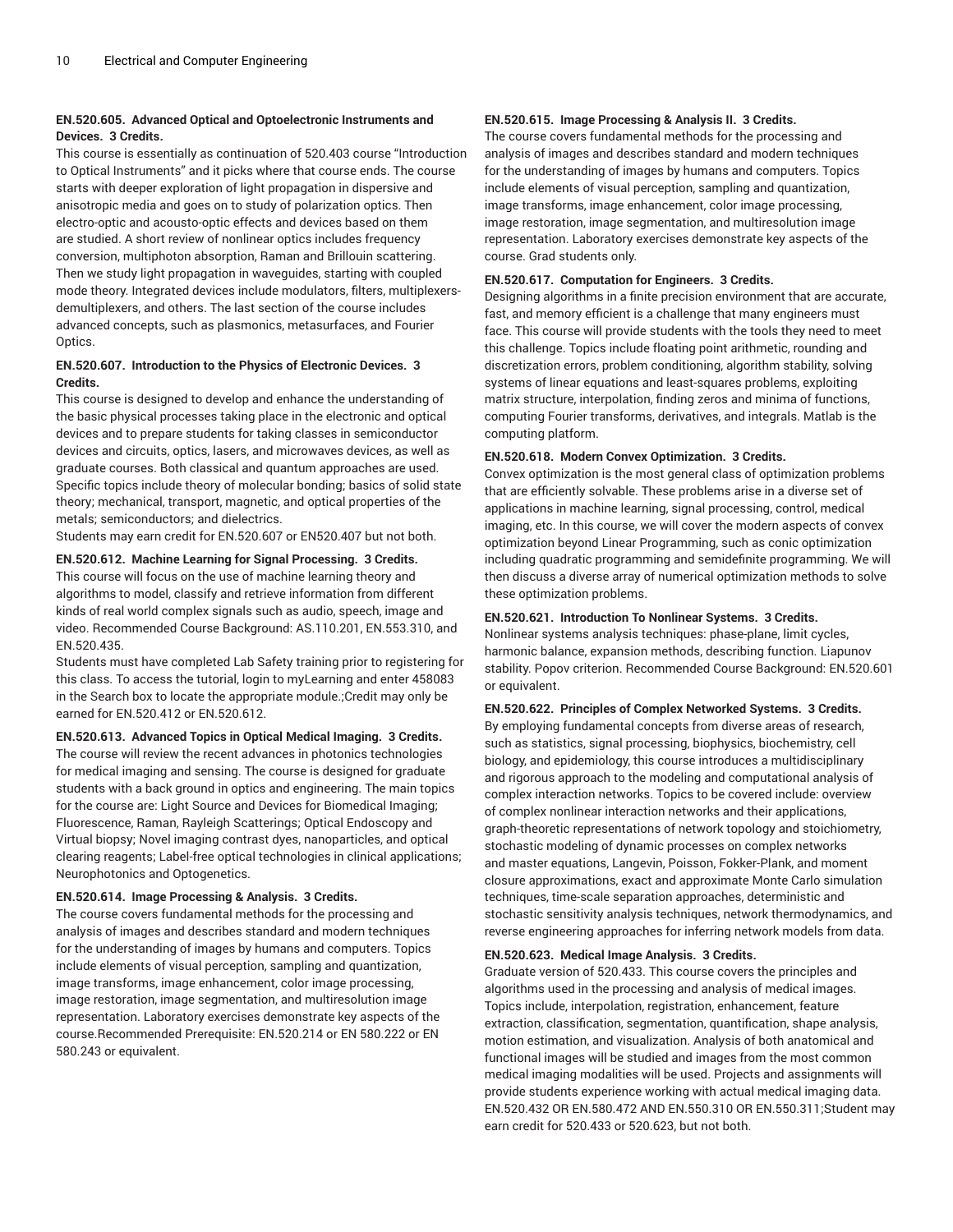## **EN.520.624. Integrated Photonics. 3 Credits.**

This course gives an introduction to integrated photonics. Topics include: material platforms, fabrication approaches, devices and device operation, numerical modeling, nonlinear processes, and applications. Devices discussed include waveguides, resonators, sensors, modulators, detectors, lasers and amplifiers. Recommended Course Background: EN.520.219-EN.520.220, EN.520.495, or equivalent.

## **EN.520.627. Photovoltaics and Energy Devices. 3 Credits.**

This course provides an introduction to the science of photovoltaics and related energy devices. Topics covered include basic concepts in semiconductor device operation and carrier statistics; recombination mechanisms; p-n junctions; silicon, thin film, and third generation photovoltaic technologies; light trapping; and detailed balance limits of efficiency. Additionally, thermophotovoltaics and electrical energy storage technologies are introduced. A background in semiconductor device physics (EN.520.485, or similar) is recommended.

#### **EN.520.628. Satellite Communication System. 3 Credits.**

This course presents the fundamentals of satellite communications link design and an in-depth treatment of practical considerations. Existing commercial, civil, and military systems are described and analyzed.Topics include satellite orbits, link analysis, antenna and payload design, interference and propagation effects, modulation techniques, coding, multiple access, and Earth station design. The impact of new technology on future systems in this dynamic field is discussed.Recommended Course Background: Communication Systems Engineering or equivalent or permission of the instructor.

## **EN.520.629. Networked Dynamical Systems. 3 Credits.**

Networks and dynamics are pervasive in our world today. Power systems, the Internet, social networks, and biological systems are only a few of the numerous scenarios in which objects or individuals can affect -and be affected by- other members of a large group. This course examines modeling, analysis and design of networked dynamical systems -i.e., dynamic entities interconnected by a network- as well as various applications of such systems in science and engineering. Topics covered include (algebraic) graph theory, basic models of networked dynamical systems, continuous-time and discrete-time distributed averaging (consensus), coordination algorithms (rendezvous, formation, flocking, and deployment), and distributed algorithm computation and optimization over networks. Some of the motivating applications that will be analyzed are robotic coordination, coupled oscillators, social networks, web PageRank, sensor networks, power grids, and epidemics.Recommended Course Background: Linear Algebra (AS.110.201), Control Systems (EN.520.353), or equivalents, basic Matlab skills, and sufficient mathematical maturity.

**EN.520.631. Ultrasound and Photoacoustic Beamforming. 3 Credits.** This course will discuss basic principles of ultrasound and photoacoustic imaging and provide an in-depth analysis of the beamforming process required to convert received electronic signals into a usable image. We will cover basic beamforming theory and apply it to real data. The course will culminate with student projects to design and implement a new beamformer derived from the principles taught in class. Recent projects have focused on the emerging use of deep learning to form a new class of ultrasound and photoacoustic images. Recommended background for students interested in deep learning projects: machine learning (EN.601.475), deep learning (EN.520.438/638 or EN.601.482/682), or equivalent.

### **EN.520.632. Medical Imaging Systems. 3 Credits.**

This course provides students with an introduction to the physics, instrumentation, and signal processing methods used in general radiography, X-ray computed tomography, ultrasound imaging, magnetic resonance imaging, and nuclear medicine. The primary focus is on the methods required to reconstruct images within each modality from a signals and systems perspective, with emphasis on the resolution, contrast, and signal-to-noise ratio of the resulting images. Students will additionally engage in hands-on activities to reconstruct medical images from raw data.

#### **EN.520.633. Intro To Robust Control. 3 Credits.**

The subject of this course is robust analysis and control of multivariable systems. Topics include system analysis (small gain arguments, integral quadratic constraints); parametrization of stabilizing controllers; \$H\_{\infty}\$ optimization based robust control design; and LTI model order reduction (balanced truncation, Hankel reduction). Recommended Course Background: EN.520.601 or EN.530.616 or EN.580.616

#### **EN.520.635. Digital Signal Processing. 3 Credits.**

Methods for processing discrete-time signals. Topics include signal and system representations, z- transforms, sampling, discrete Fourier transforms, fast Fourier transforms, digital filters.

## **EN.520.636. Feedback Control in Biological Signaling Pathways. 3 Credits.**

This course considers examples of the use of feedback control in engineering systems and looks for counterparts in biological signaling networks. To do this will require some knowledge of mathematical modeling techniques in biology, so a part of the course will be devoted to this.

#### **EN.520.637. Foundations of Reinforcement Learning. 3 Credits.**

The course will provide a rigorous treatment of reinforcement learning by building on the mathematical foundations laid by optimal control, dynamic programming, and machine learning. Topics include modelbased methods such as deterministic and stochastic dynamic programming, LQR and LQG control, as well as model-free methods that are broadly identified as Reinforcement Learning. In particular, we will cover on and off-policy tabular methods such as Monte Carlo, Temporal Differences, n-step bootstrapping, as well as approximate solution methods, including on- and off-policy approximation, policy gradient methods, including Deep Q-Learning. The course has a final project where students are expected to formulate and solve a problem based on the techniques learned in class.

## **EN.520.638. Deep Learning. 3 Credits.**

Deep Learning is emerging as one of the most successful tools in machine learning for feature learning and classification. This course will introduce students to the basics of Neural Networks and expose them to some cutting-edge research. In particular, this course will provide a survey of various deep learning-based architectures such as autoencoders, recurrent neural networks and convolutional neural networks. We will discuss merits and drawbacks of available approaches and identify promising avenues of research in this rapidly evolving field. Various applications related to computer vision and biometrics will be studied. The course will include a project, which will allow students to explore an area of Deep Learning that interests them in more depth.Recommended Course Background: EN.520.435, EN.601.220, and EN.553.420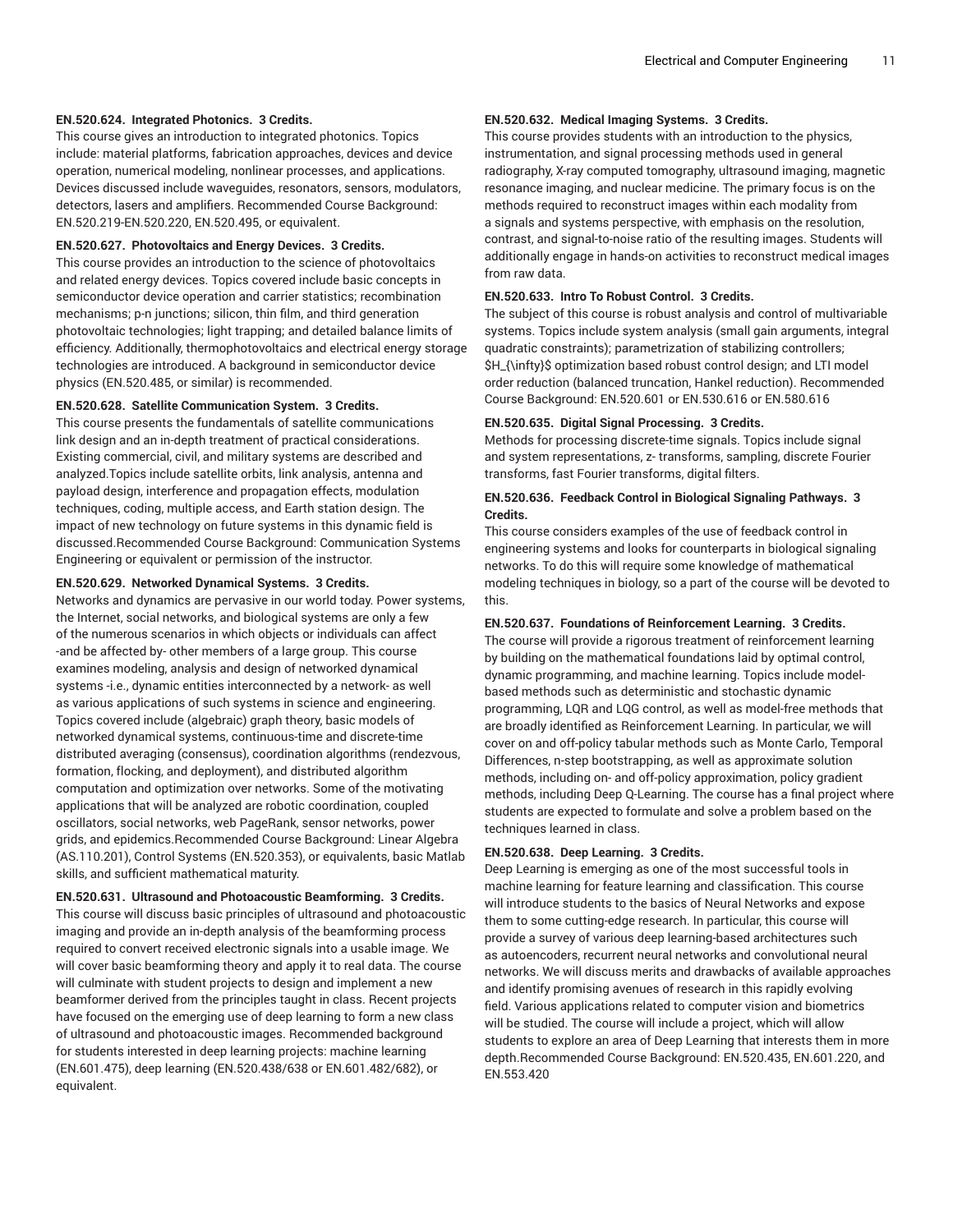## **EN.520.639. Communication Systems Engineering. 3 Credits.**

is course provides an overview of analog communications and presents the theory and applications relevant to modern digital communication systems. The course coversconcepts in random signal analysis, lossless ad lossy source coding, quantization, analog and digital modulation schemes, synchronization, channels characterization andcapacity, optimum receivers, and adaptive equalization. We also discuss modern communication techniques related to adaptive antenna array signal processing and systemsincluding SISO, SIMO, MISO and MIMO.

**EN.520.640. Machine Intelligence on Embedded Systems. 3 Credits.** The second wave of AI is about statistical learning of low dimensional structures from high dimensional data. Inference is done using multilayer, data transforming networks using fixed point arithmetic with parameters that have limited precision known as Deep Neural Networks. In this course students will learn about Machine Learning and AI on embedded systems that have limited computational, storage and communication resources. Students are expected to be familiar with linear algebra and Python as well some familiarity with typical ML frameworks (TensorFlow, Keras e.t.c). A first course in ML is strongly advised. At the end of the course, students will apply their newly acquired knowledge to complete a final project with real world data for machine perception and cognition. EN.520.412 OR EN.520.612 OR EN.601.475 OR EN.601.675 OR EN.601.676 OR EN.601.482 OR EN.601.486 OR EN.520.439 OR EN.520.659 OR EN.520.650

#### **EN.520.641. Neuromorphic Circuits and Systems. 3 Credits.**

This course covers the analysis, design and simulation of neuromorphic circuits and systems. It will begin with circuits from the advent of the neuromorphic engineering field, span through current designs and considerations, and culminate with a project that involves designing a novel version of such circuits. A good knowledge of VLSI design is required to complete this course.

EN.520.491 OR EN.520.691 OR EN.520.492 OR EN.520.692.

## **EN.520.644. FPGA Synthesis Lab. 3 Credits.**

An advanced laboratory course in the application of FPGA technology to information processing, using VHDL synthesis methods for hardware development. The student will use commercial CAD software for VHDL simulation and synthesis, and implement their systems in programmable XILINX 20,000 gate FPGA devices. The lab will consist of a series of digital projects demonstrating VHDL design and synthesis methodology, building up to final projects at least the size of an 8-bit RISC computer. Projects will encompass such things as system clocking, flip-flop registers, state-machine control, and arithmetic. The students will learn VHDL methods as they proceed through the lab projects, and prior experience with VHDL is not a prerequisite.

Students must have completed Lab Safety training prior to registering for this class. To access the tutorial, login to myLearning and enter 458083 in the Search box to locate the appropriate module.

## **EN.520.645. Audio Signal Processing. 3 Credits.**

This course gives a foundation in current audio and speech technologies, and covers techniques for sound processing by processing and pattern recognition, acoustics, auditory perception, speech production and synthesis, speech estimation. The course will explore applications of speech and audio processing in human computer interfaces such as speech recognition, speaker identification, coding schemes (e.g. MP3), music analysis, noise reduction. Students should have knowledge of Fourier analysis and signal processing.

### **EN.520.646. Wavelets & Filter Banks. 3 Credits.**

This course serves as an introduction to wavelets, filter banks, multirate signal processing, and time-frequency analysis. Topics include wavelet signal decompositions, bases and frames, QMF filter banks, design methods, fast implementations, and applications. Recommended Course Background: EN.520.435, AS.110.201, C/C++ and Matlab programming experience.

#### **EN.520.647. Information Theory. 3 Credits.**

This course will address some basic scientific questions about systems that store or communicate information. Mathematical models will be developed for (1) the process of error-free data compression leading to the notion of entropy, (2) data (e.g. image) compression with slightly degraded reproduction leading to rate-distortion theory and (3) error-free communication of information over noisy channels leading to the notion of channel capacity. It will be shown how these quantitative measures of information have fundamental connections with statistical physics (thermodynamics), computer science (string complexity), economics (optimal portfolios), probability theory (large deviations), and statistics (Fisher information, hypothesis testing).

Students can earn credit for either 520.447 or 520.647, not both.

## **EN.520.648. Compressed Sensing and Sparse Recovery. 3 Credits.**

Sparsity has become a very important concept in recent years in applied mathematics, especially in mathematical signal and image processing, as in inverse problems. The key idea is that many classes of natural signals can be described by only a small number of significant degrees of freedom. This course offers a complete coverage of the recently emerged field of compressed sensing, which asserts that, if the true signal is sparse to begin with, accurate, robust, and even perfect signal recovery can be achieved from just a few randomized measurements. The focus is on describing the novel ideas that have emerged in sparse recovery with emphasis on theoretical foundations, practical numerical algorithms, and various related signal processing applications. Recommended Course Background: Undergraduate linear algebra and probability.

## **EN.520.649. Introduction to Radar Systems. 3 Credits.**

This course introduces the fundamental concepts of the modern radar system architecture and design. Topics include the major subsystems and functions of a typical radar, the radar range equation and its different forms, radar cross section, signal to noise ratio, and radar modes. We will also discuss antennas, propagation, pulse compression, detection, tracking and many other general radar topics.

#### **EN.520.650. Machine Intelligence. 3 Credits.**

This course will cover the full range of topics studied in artificial intelligence, with emphasis on the"core competences" of intelligent systems - search, knowledge representation, reasoning under uncertainty, vulnerability, ethics and safety of intelligent systems. Recent applications in engineering and medicine will be highlighted.

#### **EN.520.651. Foundations of Probabilistic Machine Learning. 4 Credits.**

The content for EN.520.651 has been revised with greater emphasis on graphical models, parameter estimation and posterior inference. Topics include probability theory, random variables/vectors, hypothesis testing, parameter estimation, directed and undirected graphical models, the EM algorithm, deterministic and stochastic approximations for EM, Markov chains and random sequences. Additional material may be covered as appropriate. The class is theoretical in nature; new concepts are presented via formula derivations and example problems. Homework assignments may require familiarity with Matlab (or an equivalent computational software).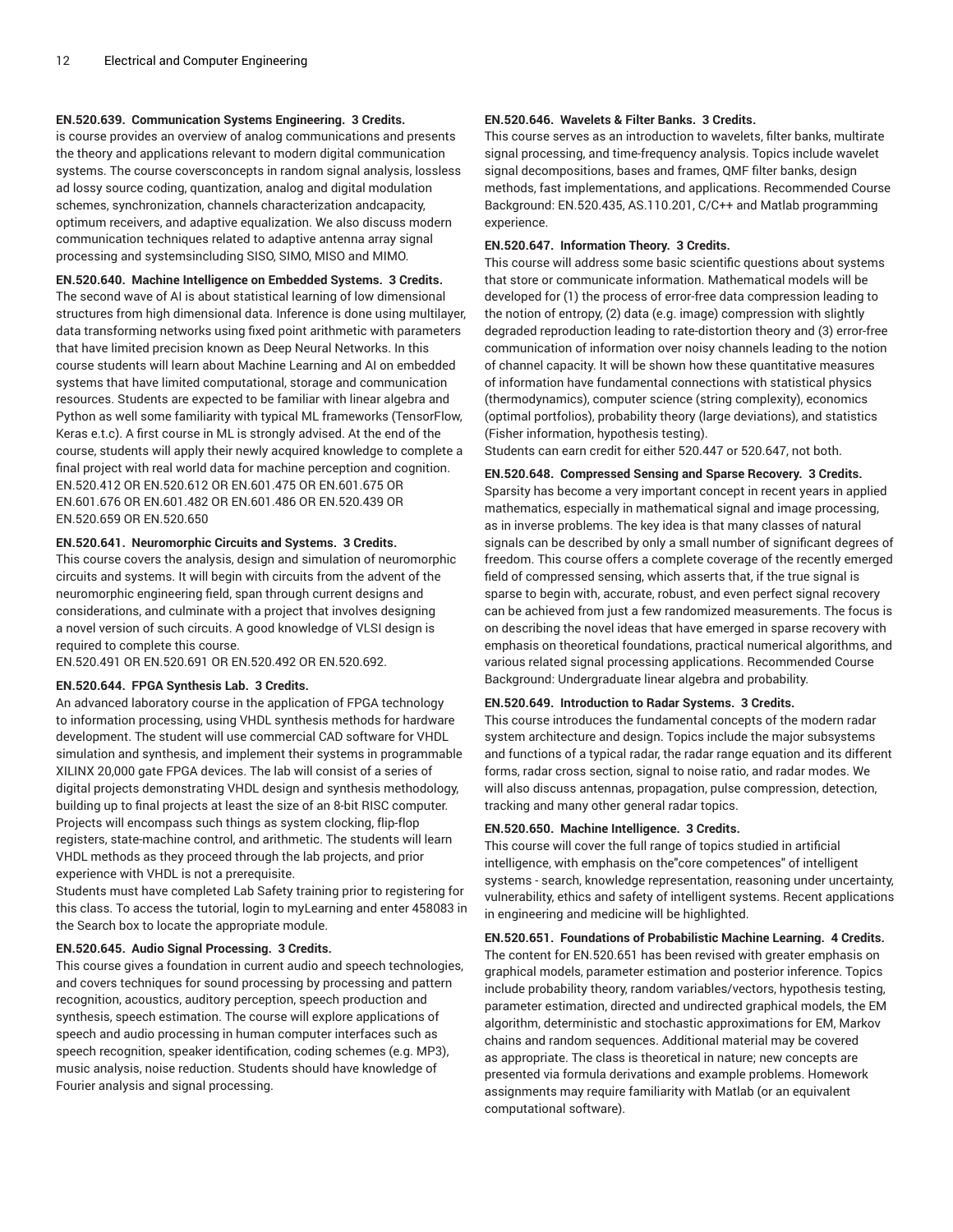#### **EN.520.652. Filtering and Smoothing. 3 Credits.**

This course is intended to give students an opportunity to do directed research in algorithm development that culminates in a MATLAB program. Students will learn about extracting signals from noise using statistical and non-statistical models. Topics include Kalman filtering, smoothing, interpolation (upsampling), spline fitting, and the numerical linear algebra issues that impact these problems. Emphasis is on fast, compact, stable algorithms. The grade is based on the term project and occasional homework. There are no examinations. Class attendance is mandatory.

#### **EN.520.654. Control Systems Design. 3 Credits.**

Classical and modern control systems design methods. Topics include formulation of design specifications, classical design of compensators, state variable and observer based feedback. Computers are used extensively for design, and laboratory experiments are included.

#### **EN.520.656. Data Smoothing Using Machine Learning. 3 Credits.**

All measurements contain errors (noise). Before the measurements are used, they should be passed through a noise reduction filter. When the noise level is unknown, the filter can be designed using a machine learning method called cross-validation. This course will investigate algorithmic approaches to data smoothing using cross-validation. Students will complete several Matlab projects.

**EN.520.657. Design of Biomedical Instruments and Systems. 3 Credits.** The purpose of this course is to teach the students principles of product design for the biomedical market. From an idea to a product and all the stages in-between.The course material will include identification of the need, market survey, patents. Funding sources and opportunities, Regulatory requirements, Reimbursement codes, Business models). Integration of the system into the clinical field. system connectivity. Medical information systems. Medical standards (DICOM, HL-7, ICD, Medical information bus). How to avoid mistakes in system design and in system marketing. Entrepreneurship.The course participants will be divided to groups of 2-3 students each. Each group will be acting as a start-up company throughout the whole semester. Each group will need to identify a need. This can be done by meeting and interviewing medical personnel, at the Johns Hopkins Medical campus or other hospitals, clinics, HMOs, assisted living communities or other related to the medical world. The proposed medical instrument or system can be a combination of instrument and software.Each week, there will be a lecture devoted to the principal subjects mentioned above. Afterwards the students will present their ideas and progress to all class participants. There will be an open discussion for each of the projects. The feedback from class will help the development of the product. Each presentation, document, survey or paper will be kept in the course cloud which will have a folder for each of the groups. The material gathered in this folder will be built gradually throughout the semester. Eventually it will become the product blueprint.At the last week of the semester, the groups will present their product to a panel of experts involved with the biotech industry, in order to "convince" them to invest in their project.Previous years' projects are listed in this website: (https://jhuecepdl.bitbucket.io).

## **EN.520.659. Machine learning for medical applications. 3 Credits.**

In this course, students will actively learn the basic principles of artificial intelligence and machine learning techniques applied to medical applications, as well as medical concepts common in healthcare environments. Throughout the course, students will explore different types of bio-signals such as electroencephalograms, electrocardiograms, sound, medical imaging, and their associated processing methodologies. The primary objective is to give students the tools they need to be able to develop new artificial intelligence-related ideas in biomedical environments. At the end of the course, students will apply their newly acquired knowledge to complete a cumulative final project dealing with a real-world situation. Students are expected to be familiar with linear algebra. Python coding skills are recommended, as there will be one coding assignment every week. Recommended Course Background: EN.520.412 OR EN.520.612 OR Other machine learning backgrounds. EN.520.412 OR EN.520.612

#### **EN.520.662. Leading Innovation Design Team. 3 Credits.**

Project design course that Complements and/or Builds on Core Knowledge Relevant to Electrical & Computer Engineering with emphasis on multidisciplinary projects. All Projects will be sponsored, have clearly defined objectives, and must yield a Tangible Result at Completion. Project duration can vary between a minimum of 2 semesters and a maximum of 5 years. This course will afford the students the opportunity to use their creativity to innovative and to master critical skills such as: customer/user discovery and product specifications; concept development; trade study; systems engineering and design optimization; root cause; and effective team work. The students will also experience first-hand the joys and challenges of the professional world. The course will be actively managed and supervised to represent the most effective industry practices with the instruction team, including guest speakers, providing customized lectures, technical support, and guidance. In addition, the students will have frequent interactions with the project sponsor and their technical staff. Specific projects will be listed on ece.jhu.edu

#### **EN.520.663. ECE Ideation and Design Lab. 3 Credits.**

Project design course that Complements and/or Builds on Core Knowledge Relevant to Electrical & Computer Engineering with emphasis on multidisciplinary projects. All Projects will be sponsored, have clearly defined objectives, and must yield a Tangible Result at Completion. Project duration can vary between a minimum of 2 semesters and a maximum of 5 years. This course will afford the students the opportunity to use their creativity to innovative and to master critical skills such as: customer/user discovery and product specifications; concept development; trade study; systems engineering and design optimization; root cause; and effective team work. The students will also experience first-hand the joys and challenges of the professional world. The course will be actively managed and supervised to represent the most effective industry practices with the instruction team, including guest speakers, providing customized lectures, technical support, and guidance. In addition, the students will have frequent interactions with the project sponsor and their technical staff. Specific projects will be listed on ece.jhu.edu

Laboratory Safety Introductory Course available in MyLearning prior to registration. The course is accessible from the Education tab through the portal my.jh.edu. Please note that this requirement is not applicable to new students registering for their first semester at Hopkins.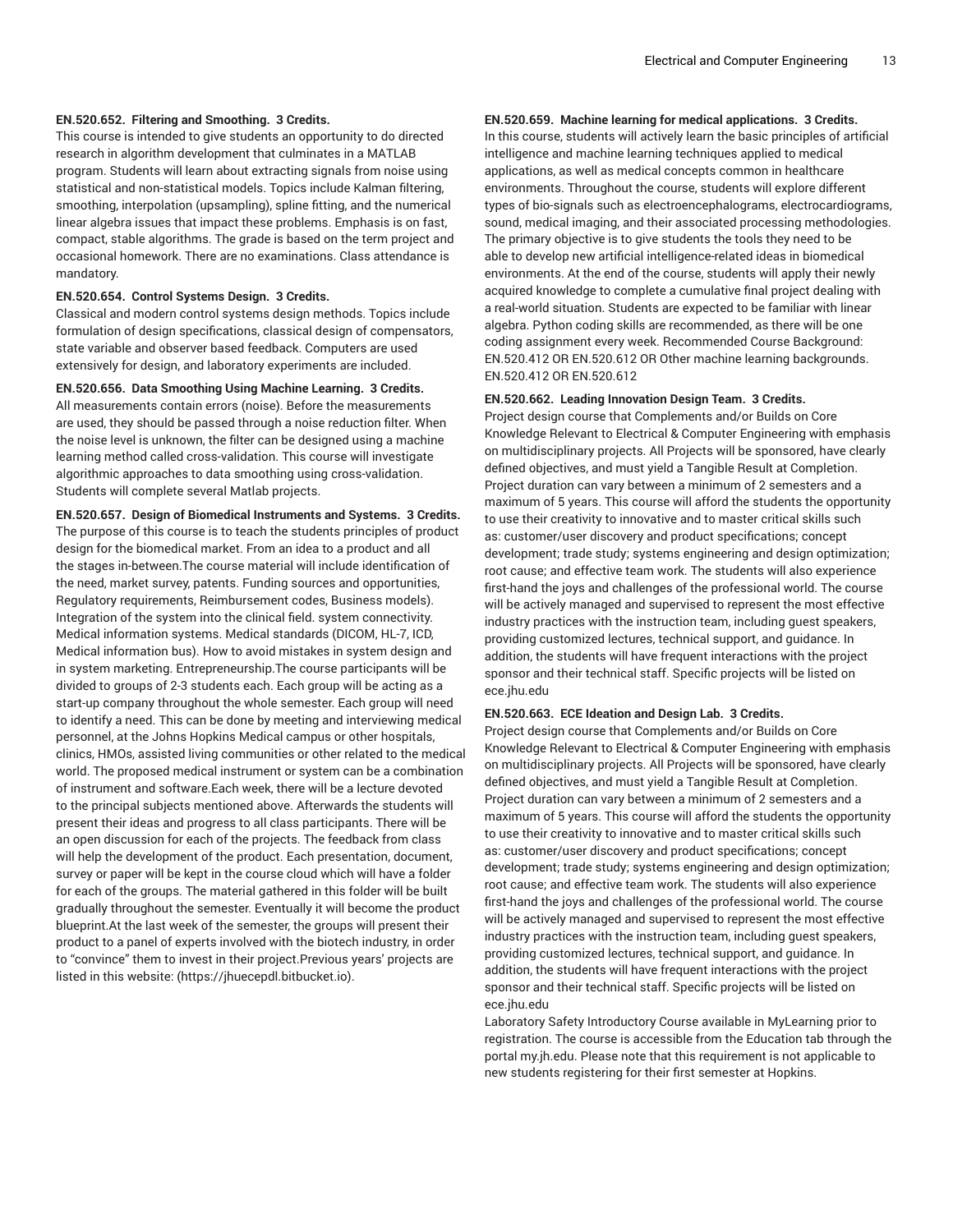## **EN.520.665. Machine Perception. 3 Credits.**

This course will cover topics such as Marr-Hildreth and Canny edge detectors, local representations (SIFT, LBP), Markov random fields and Gibbs representations, normalized cuts, shallow and deep neural networks for image and video analytics, shape from shading, Make 3D, stereo, and structure from motion.

### **EN.520.666. Information Extraction. 3 Credits.**

Introduction to statistical methods of speech recognition (automatic transcription of speech) and understanding. The course is a natural continuation of EN.601.465 but is independent of it. Topics include elementary probability theory, hidden Markov models, and n-gram models using maximum likelihood, Bayesian and discriminative methods, and deep learning techniques for acoustic and language modeling.Recommended Course Background: EN.550.310 AND EN.600.120 or equivalent, expertise in Matlab or Python programming.

#### **EN.520.667. Dynamic Implicit Surfaces. 3 Credits.**

Course will cover dynamic implicit surfaces that arise in a number of modeling situations where the boundary is implicit. We will discuss a number of techniques used to generate these models, including level set methods and the phase field approach.

## **EN.520.678. Biomedical Photonics. 3 Credits.**

This course will cover the basic optics principles including geometric, beam and wave description of light. The course will also cover the basic generation and detection techniques of light and the principles of optical imaging and spectroscopy. After the basis is established, we will focus on some commonly employed optical techniques and tools for biomedical research including various optical microscopy technologies, fiber optics, Raman spectroscopy, Fluorescence (lifetime), FRAT, FRET and FCS. The recent development in tissue optics, biomedical optical imaging/ spectroscopy techniques (such as OCT, multiphoton fluorescence and harmonics microscopy, Structured Illumination, light scattering, diffuse light imaging and spectroscopy, optical molecular imaging, photoacoustic imaging) will also be discussed. Representative biomedical applications of translational biomedical photonics technologies will be integrated into the corresponding chapters.

## **EN.520.680. Speech and Auditory Processing by Humans and Machines. 3 Credits.**

The course relevant to building advanced systems for information extraction from speech and auditory signals. It introduces some relevant historical efforts for information processing of speech and audio signals and basic concepts of human auditory perception and human production and perception of speech. The main goal of the course is in implementation of relevant knowledge of human speech information processing in engineering systems for information extraction from speech signals, emphasizing power of the modern data-guided machine learning techniques. Basic knowledge of signal processing is assumed and the previous completion of the EN.520.445 or EN.520.645 is beneficial.

## **EN.520.682. Introduction to Lasers. 3 Credits.**

This course covers the basic principles of laser oscillation. Specific topics include propagation of rays and Gaussian beams in lens-like media, optical resonators, spontaneous and stimulated emission, interaction of optical radiation and atomic systems, conditions for laser oscillation, homogeneous and inhomogeneous broadening, gas lasers, solid state lasers, Q-switching and mode locking of lasers.Recommended Course Background: EN.520.219 and EN.520.220

## **EN.520.683. Bio-Photonics Laboratory. 3 Credits.**

This laboratory course involves designing a set of basic optical experiments to characterize and understand the optical properties of biological materials. The course is designed to introduce students to the basic optical techniques used in medicine, biology, chemistry and material sciences. Graduate version of EN.520.483 Students must have completed Lab Safety training prior to registering for this class. To access the tutorial, login to myLearning and enter 458083 in the Search box to locate the appropriate module.

### **EN.520.685. Advanced Semiconductor Devices. 3 Credits.**

This course is designed to develop and enhance the understanding of the operating principles and performance characteristics of the modern semiconductor devices used in high speed optical communications, optical storage and information display. The emphasis is on device physics andfabrication technology. The devices include heterojunction bipolar transistors, high mobility FET's, semiconductor lasers, laser amplifiers, light-emitting diodes, detectors, solar cells and others. Students can only take EN.520.485 or EN.520.685, not both.

#### **EN.520.686. Physics of Semiconductor Electronic Devices. 3 Credits.**

The course is designed to develop and enhance the understanding of the physical principles of modern semiconductor electronic and optoelectronic devices. The course starts with the basics of band structure of solid with emphasis on group IV and III-V semiconductors as well as two dimensional semiconductors like graphene. It continues with the statistics of carriers in semiconductors and continues to electronic transport properties, followed by optical properties. The course goes on to investigate the properties of two dimensional electronic gas. The second part of the course describes operational principles of bipolar and unipolar transistors, light emitting diodes, photodetectors, and quantum devices.

Students may earn credit for EN.520.486 or EN.520.686, but not both.

**EN.520.691. CAD Design of Digital VLSI Systems I (Grad). 3 Credits.** Graduate students only.

### **EN.520.692. Mixed-Mode VLSI Systems. 3 Credits.**

Silicon models of information and signal processing functions, with implementation in mixed analog and digital CMOS integrated circuits. Aspects of structured design, scalability, parallelism, low power consumption, and robustness to process variations. Topics include digital-to-analog and analog-to-digital conversion, delta-sigma modulation, bioinstrumentation, and adaptive neural computation. The course includes a VLSI design project. Recommended Course Background: EN.521.491 or equivalent.

#### **EN.520.738. Advanced Electronic Lab Design. 3 Credits.**

This course is the graduate expansion of the EN.520.448 Electronic Design Lab, which is an advanced laboratory course in which teams of students design, build, test and document application specific information processing microsystems. Semester long projects range from sensors/actuators, mixed signal electronics, embedded microcomputers, algorithms and robotics systems design. Demonstration and documentation of projects are important aspects of the evaluation process. For this graduate expansion, all projects will be based on recently published research from IEEE Transactions. The students will be required to fully research, analyze, implement and demonstrate their chosen topic. The emphasis will be on VLSI microsystems, although other topics will also be considered. Open to graduate students only. Students must have completed Lab Safety training prior to registering for this class. To access the tutorial, login to myLearning and enter 458083 in the Search box to locate the appropriate module.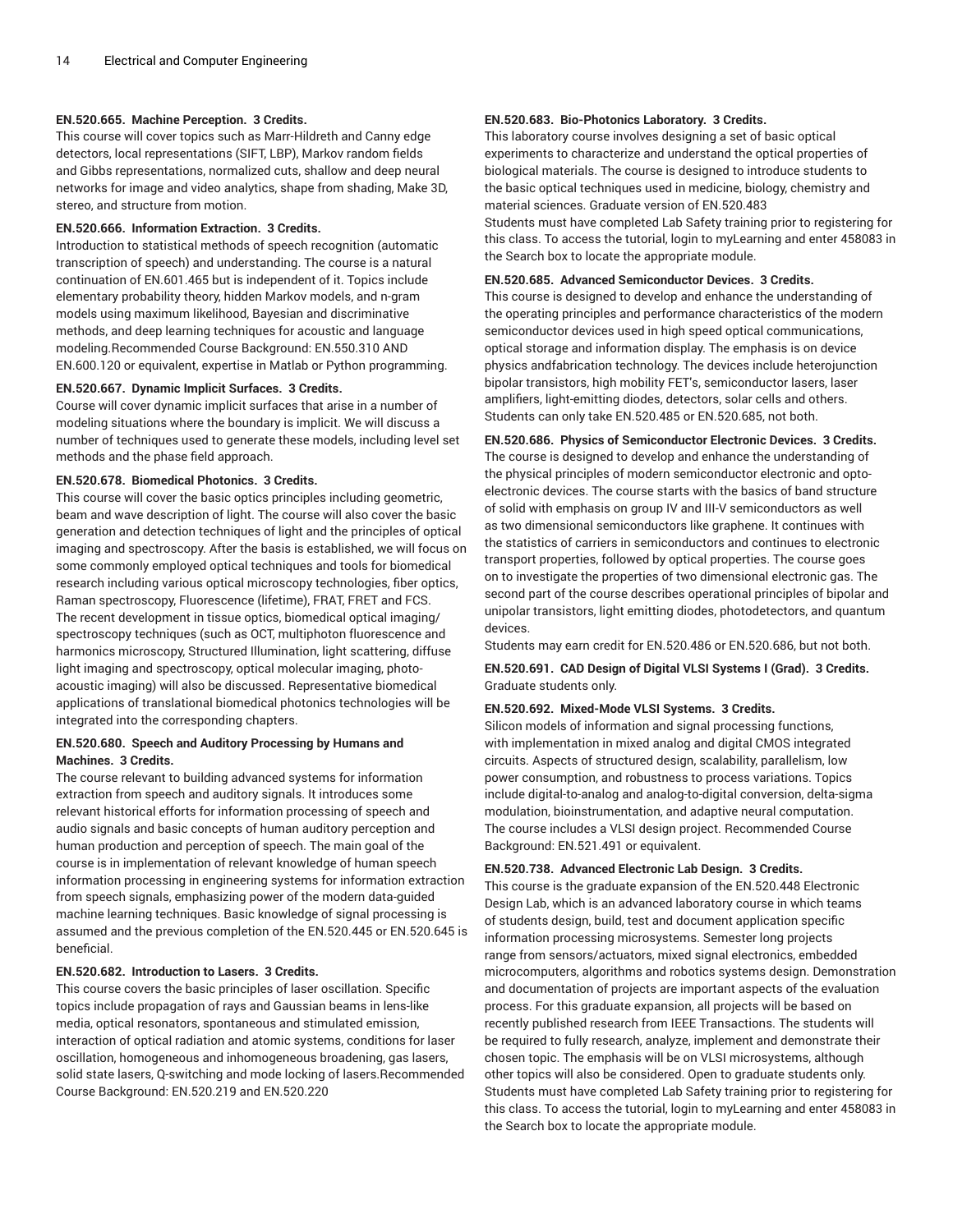## **EN.520.744. Advanced Topics in Signal Processing and Applied Machine learning for Next Generation Radar. 3 Credits.**

## **EN.520.762. Emerging Models of Computation. 3 Credits.**

Advanced seminar course with topics in emerging models of computation. This year (Spring 2019) the course focuses on neurotrophic machine learning, event-based spike based processing and neural computation . The students will learn and use Brian and PyNN for a project in the class. (Permission of instructor required)

### **EN.520.773. Advanced Topics In Microsytem Fabrication. 4 Credits.**

Graduate-level course on topics that relate to microsystem integration of complex functional units across different physical scales from nano to micro and macro. Course comprises of laboratory work and accompanying lectures that cover silicon oxidation, aluminum evaporation, photoresist deposition, photolithography, plating, etching, packaging, design and analysis CAD tools, and foundry services. Topics will include emerging fabrication technologies, micro-electromechanical systems, nanolithography, nanotechnology, soft lithography, selfassembly, and soft materials. Discussion will also include biological systems as models of microsystem integration and functional complexity. Perm. Required.

Students must have completed Lab Safety training prior to registering for this class. To access the tutorial, login to myLearning and enter 458083 in the Search box to locate the appropriate module.

## **EN.520.774. Advanced Topics in Electrical and Computer Engineering. 3 Credits.**

Course content varies by instructor and topic. The major focus of this course is to train graduate students in developing or increasing research ability related to new and advanced concepts in electrical engineering. For example, these concepts may include advanced techniques in signal processing and communications, high performance computing, real-time computing and advanced parallel system architectures.

Students must have completed Lab Safety training prior to registering for this class. To access the tutorial, login to myLearning and enter 458083 in the Search box to locate the appropriate module.

## **EN.520.800. ECE Graduate Independent Study. 1 - 3 Credits.**

Individual, guided study under the direction of a faculty member in the department. May be taken either term by graduate students.

**EN.520.802. ECE Dissertation Research. 3 - 20 Credits.**

**EN.520.803. Graduate Summer Research. 9 Credits.**

## **EN.520.806. ECE Master's Research. 3 - 10 Credits.** Independent research for masters students

## **EN.520.807. Current Topics in Language and Speech Processing. 1 Credit.**

This biweekly seminar will cover a broad range of current research topics in human language technology, including automatic speech recognition, natural language processing and machine translation. The Tuesday seminars will feature distinguished invited speakers, while the Friday seminars will be given by participating students. A minimum of 75% attendance and active participation will be required to earn a passing grade. Grading will be S/U.

## **EN.520.820. Artificial Intelligence In Medicine Reading Group. 1 Credit.**

The course will consist of a reading group exploring novel algorithms and papers on artificial intelligence and machine learning in medical applications. In this course, students will analyze the latest techniques and trends in machine learning (ML) for medical applications. They will also actively discuss basic methodologies traditionally employed. Students are expected to be familiar with linear algebra and machine learning. The primary objective is to give students the tools they need to be able to understand new ideas and trends relating to the use of machine learning in biomedical environments and other fields. EN.520.612 OR EN.520.659 OR EN.520.439

### **EN.520.871. Speech Technologies Reading Group. 1 Credit.**

Reading Group that explores novel algorithms and papers on speech technologies

**EN.520.890. Independent Study-Summer. 1 - 3 Credits.**

**EN.520.895. Electrical & Computer Engineering Seminar. 1 Credit.** Seminar for Electrical & Computer Engineering; required of all doctoral students who have not passed the qualifying exam. Repeatable course.

## **Cross Listed Courses**

## **Biomedical Engineering**

## **EN.580.678. Biomedical Photonics I. 4 Credits.**

This course will cover the basic optics principles including geometric, beam and wave description of light. The course will also cover the basic generation and detection techniques of light and the principles of optical imaging and spectroscopy. After the basis is established, we will focus on some commonly employed optical techniques and tools for biomedical research including various optical microscopy technologies, fiber optics, Raman spectroscopy, Fluorescence (lifetime), FRAT, FRET and FCS. The recent development in tissue optics, biomedical optical imaging/ spectroscopy techniques (such as OCT, multiphoton fluorescence and harmonics microscopy, Structured Illumination, light scattering, diffuse light imaging and spectroscopy, optical molecular imaging, photoacoustic imaging) will also be discussed. Representative biomedical applications of translational biomedical photonics technologies will be integrated into the corresponding chapters.

Students must have completed Lab Safety training prior to registering for this class. To access the tutorial, login to myLearning and enter 458083 in the Search box to locate the appropriate module.

## **EN.580.788. Biomedical Photonics II. 4 Credits.**

This course serves as the continuation of 580.678 (520.678), Biomedical Photonics I. It will cover the advanced topics on biomedical photonics, including, but not limited to, light scattering (Rayleigh and Mie scattering), photon diffusion, polarization (birefringence), fluorescence, lifetime measurements, confocal microscopy, optical coherence tomography, nonlinear microscopy, and super-resolution microscopy. Representative biomedical applications of some of these technologies will be integrated into the relevant chapters. A hand-on lab section (optional) for students to design and build an imaging instrument, space permitting.